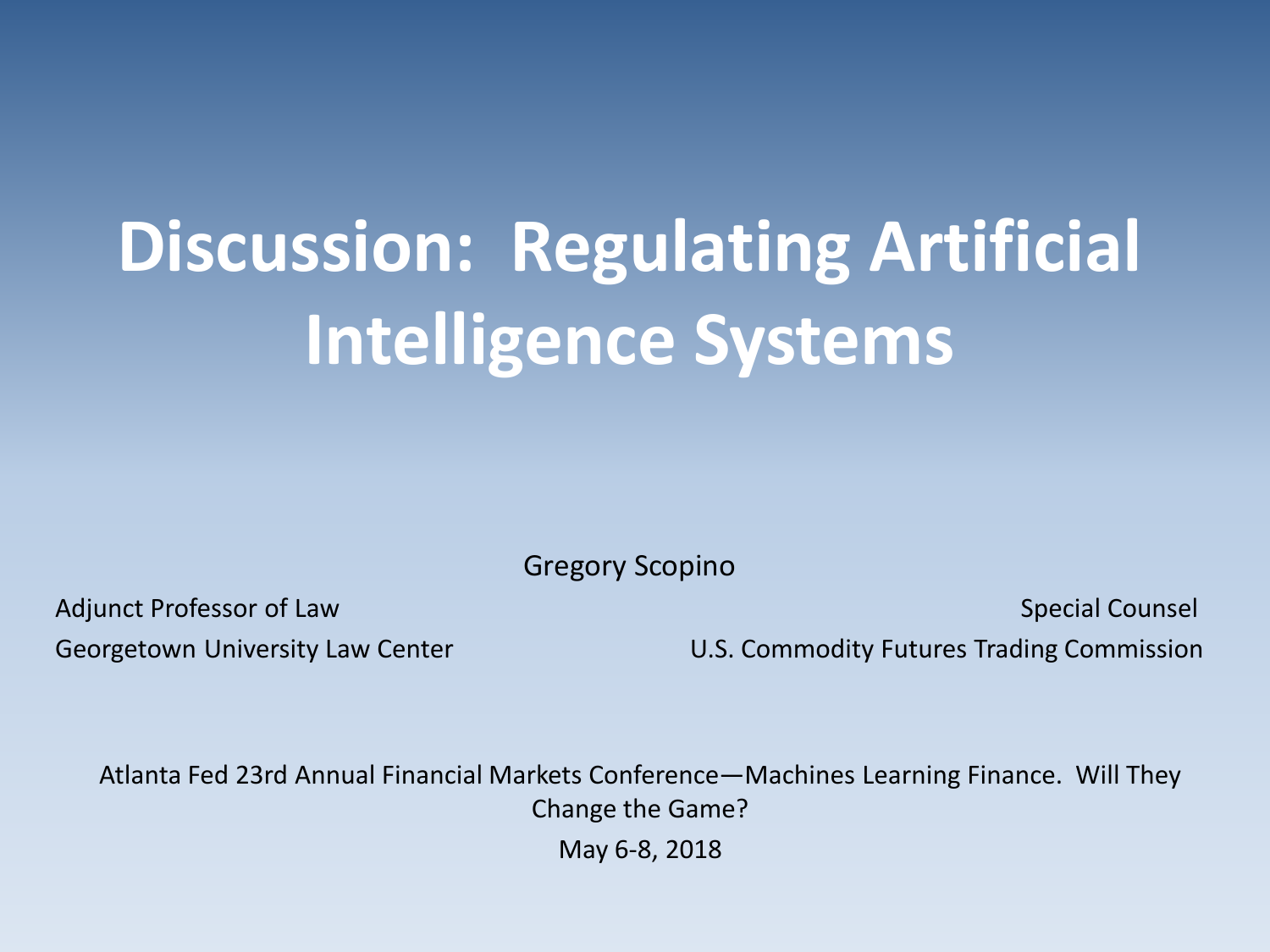### **Disclaimer**

The statements offered in this presentation represent the author's views solely, and do not necessarily reflect those of the U.S. Commodity Futures Trading Commission, its Commissioners, or its other staff members.

Nothing stated in this presentation constitutes legal advice, nor may it be relied upon to alter or relieve any obligation imposed by the Commodity Exchange Act, the rules and regulations promulgated pursuant thereto, or any other duties or obligations.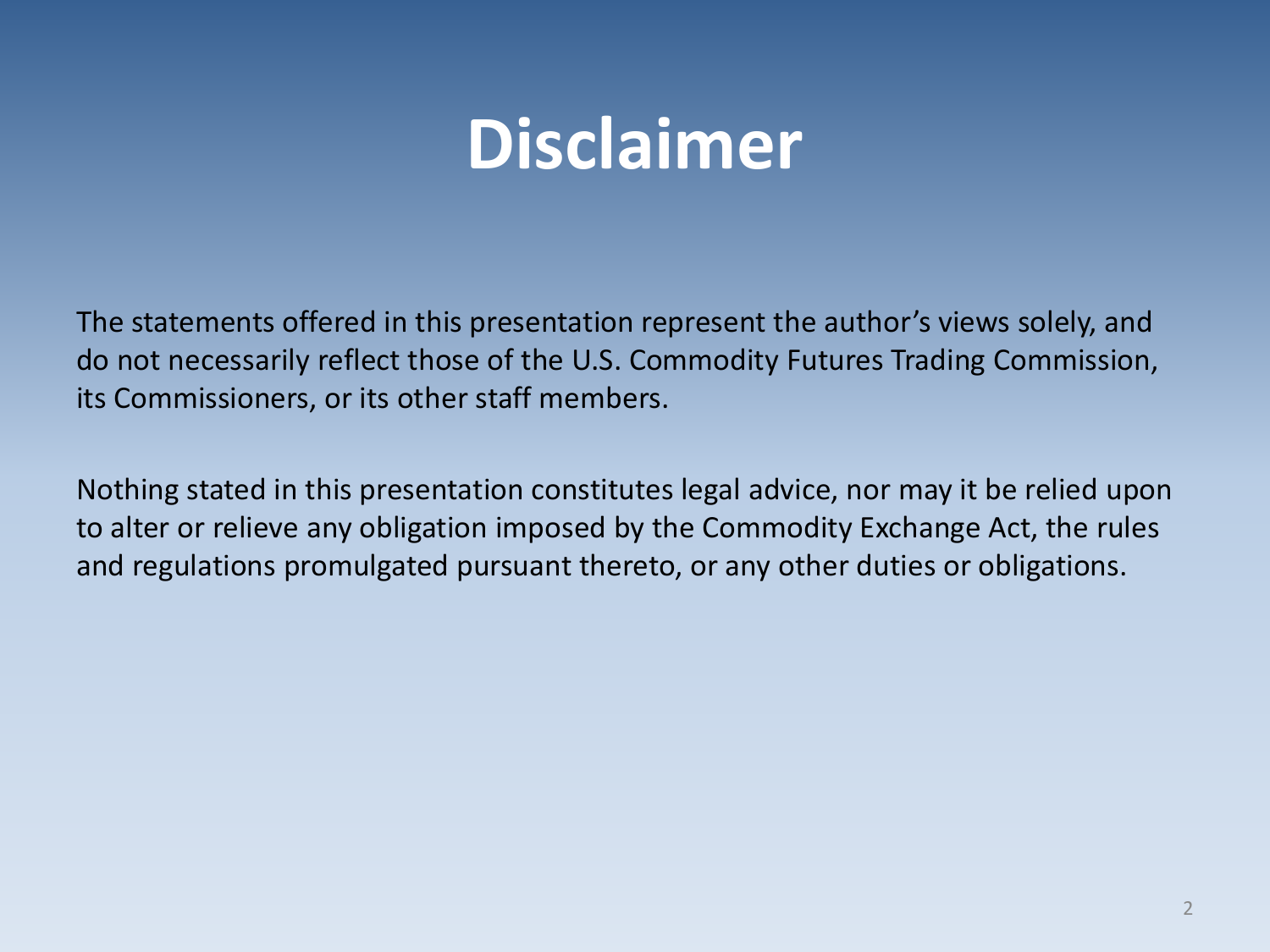# **Scherer's Proposal**

Artificial Intelligence Development Act (AIDA)

- Federal agency to certify safety of AI systems
- Tort-law approach: Strict liability for uncertified algorithms; negligence liability for certified algorithms
- Fund to compensate victims of insolvent firms that created harmful algorithms

Matthew U. Scherer, Regulating Artificial Intelligence Systems: Risks, Challenges, Competencies, and Strategies, 29 Harv. J.L. & Tech. 353 (2016).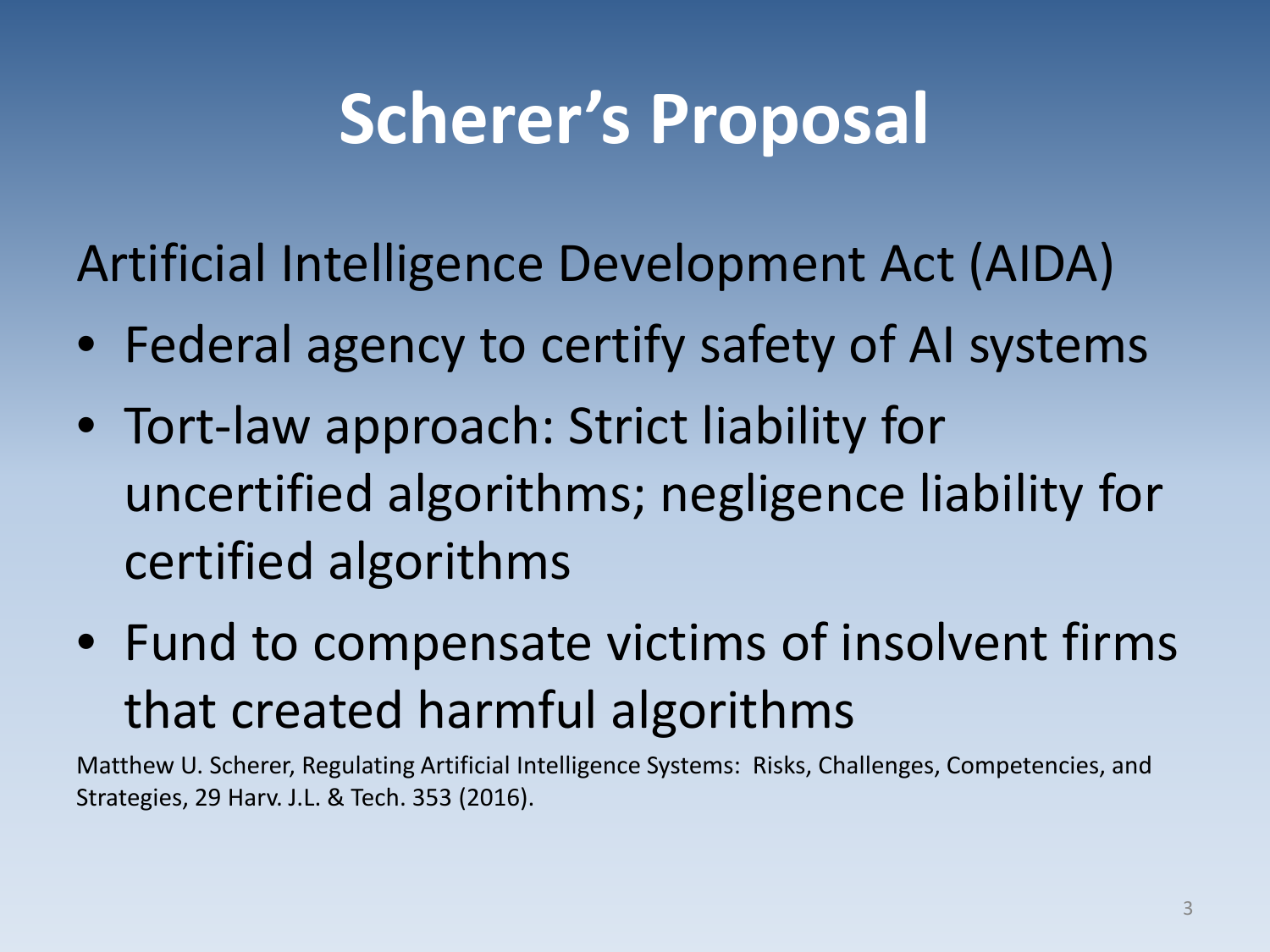#### **Public Risk & Financial Markets**

Scherer's use of the concept of public risk (threats that are mass-produced, broadly distributed, and largely outside of individual risk bearer's direct understanding or control) is a helpful way to view the risks posed by algorithmic trading and automated systems in the financial markets.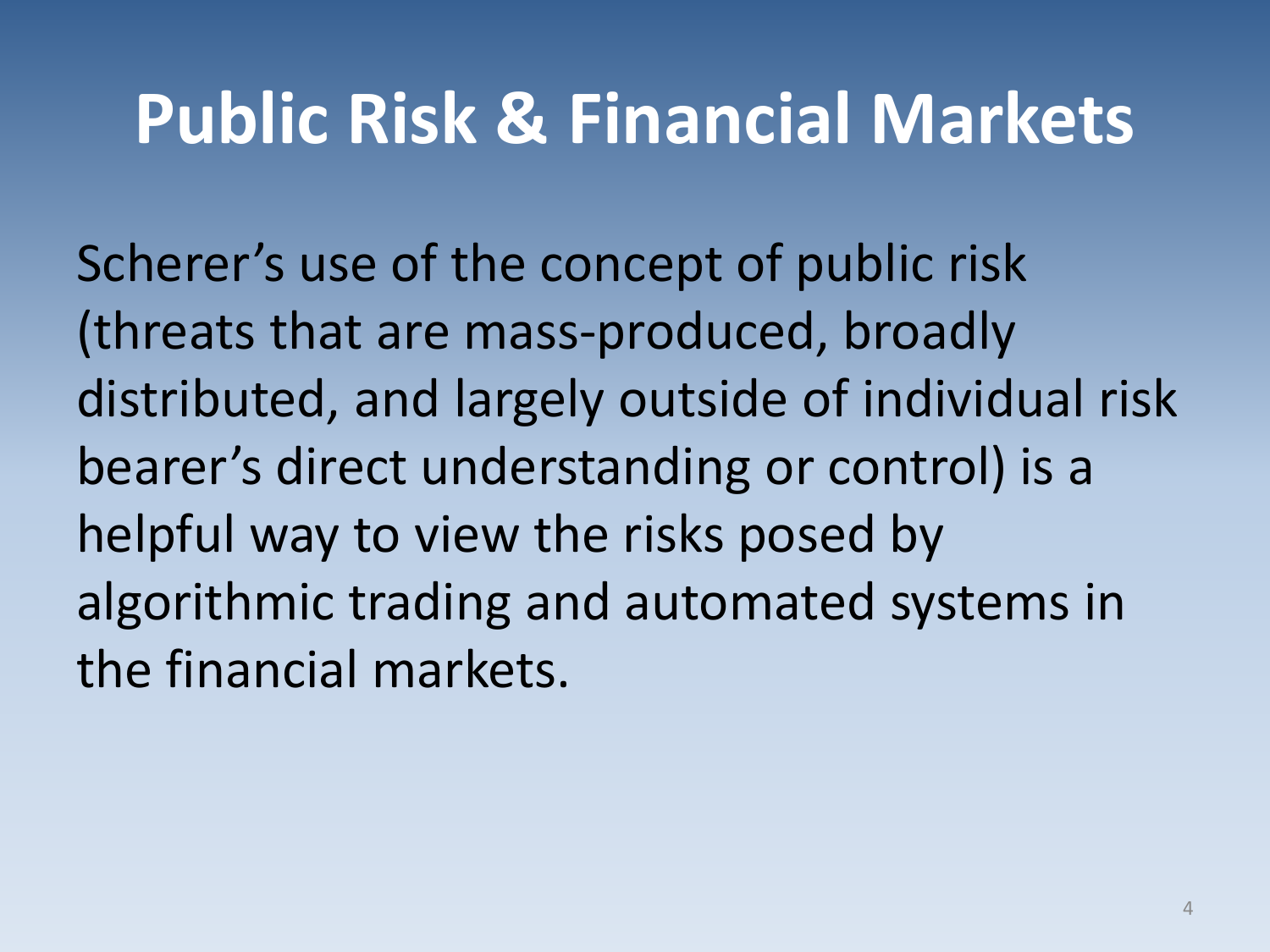### **Public Risk & Financial Services AI**

The financial markets have become electronic ecosystems occupied by competing algorithms and automated systems. Numerous "flash crashes" have occurred in recent years.

- May 6, 2010, Dow Jones Index fell by approx. 1,000 points
- Oct. 15, 2015, US Treasury bond market
- Oct. 6, 2016, UK pound fell to 31-year low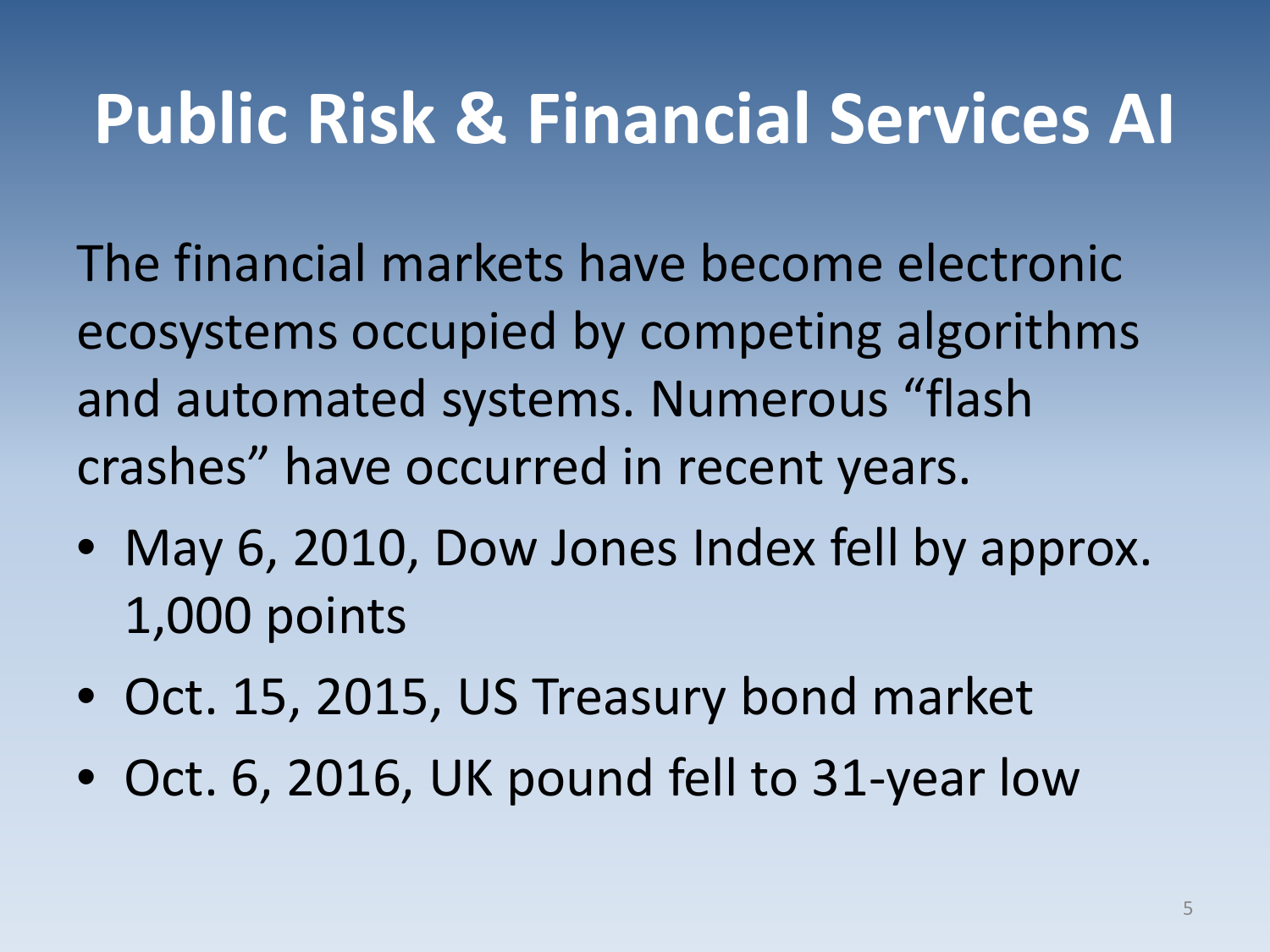# **Public Risk & Financial Services AI**

- "Applications of AI and machine learning could result in new and unexpected forms of interconnectedness between financial markets and institutions[.]"
- Increased use of, or dependence on, AI systems could "lead to the emergence of new systemically important players that could fall outside the regulatory perimeter."

Artificial Intelligence & Machine Learning in Financial Services, Financial Stability Board (Nov. 1, 2017).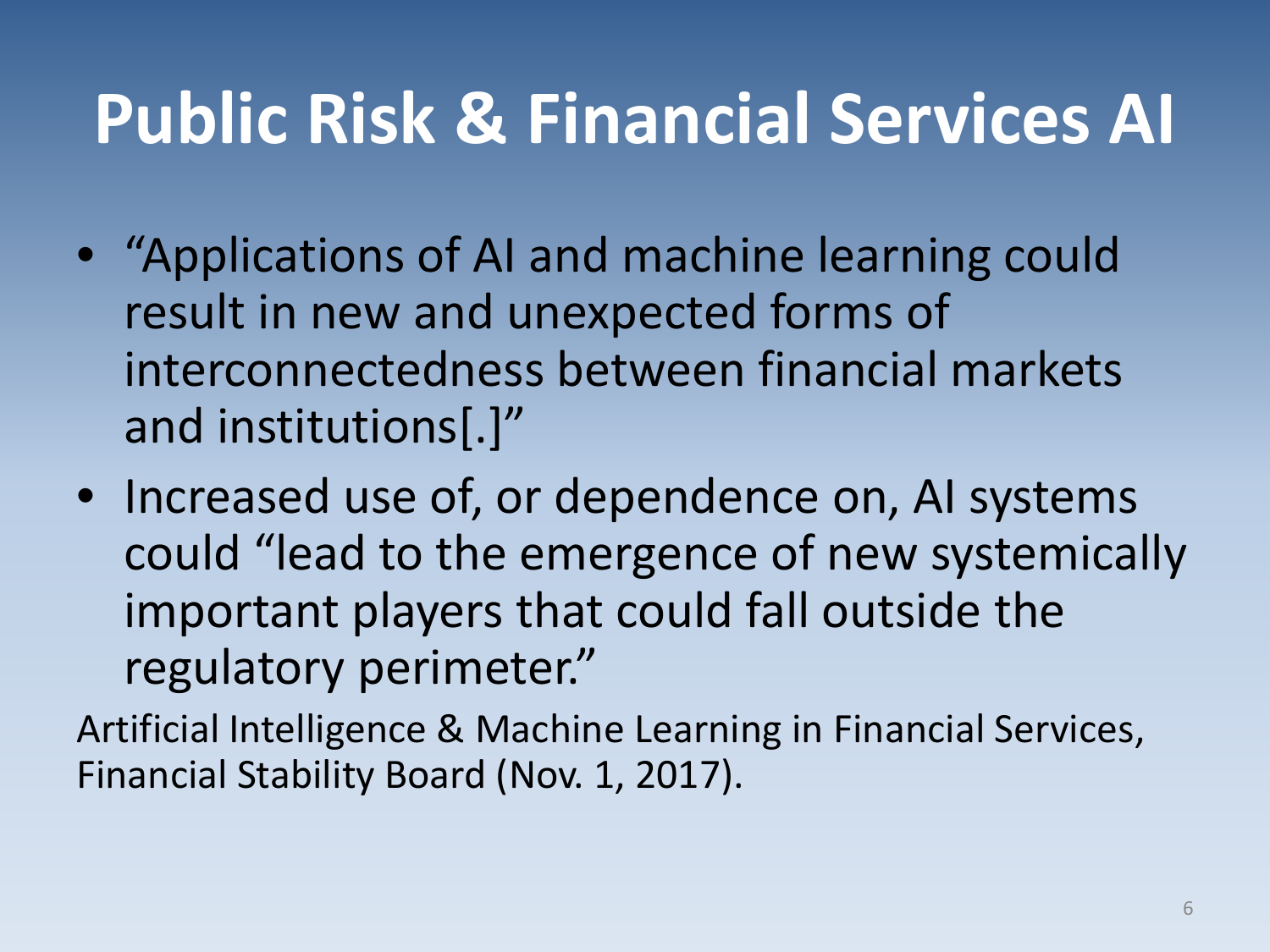#### **Common Ground**

Confession: Although the focus of my scholarship has been on automated systems in the financial markets rather than on AI regulation, I have advanced arguments that are generally in agreement with the regulatory proposals in Scherer's article.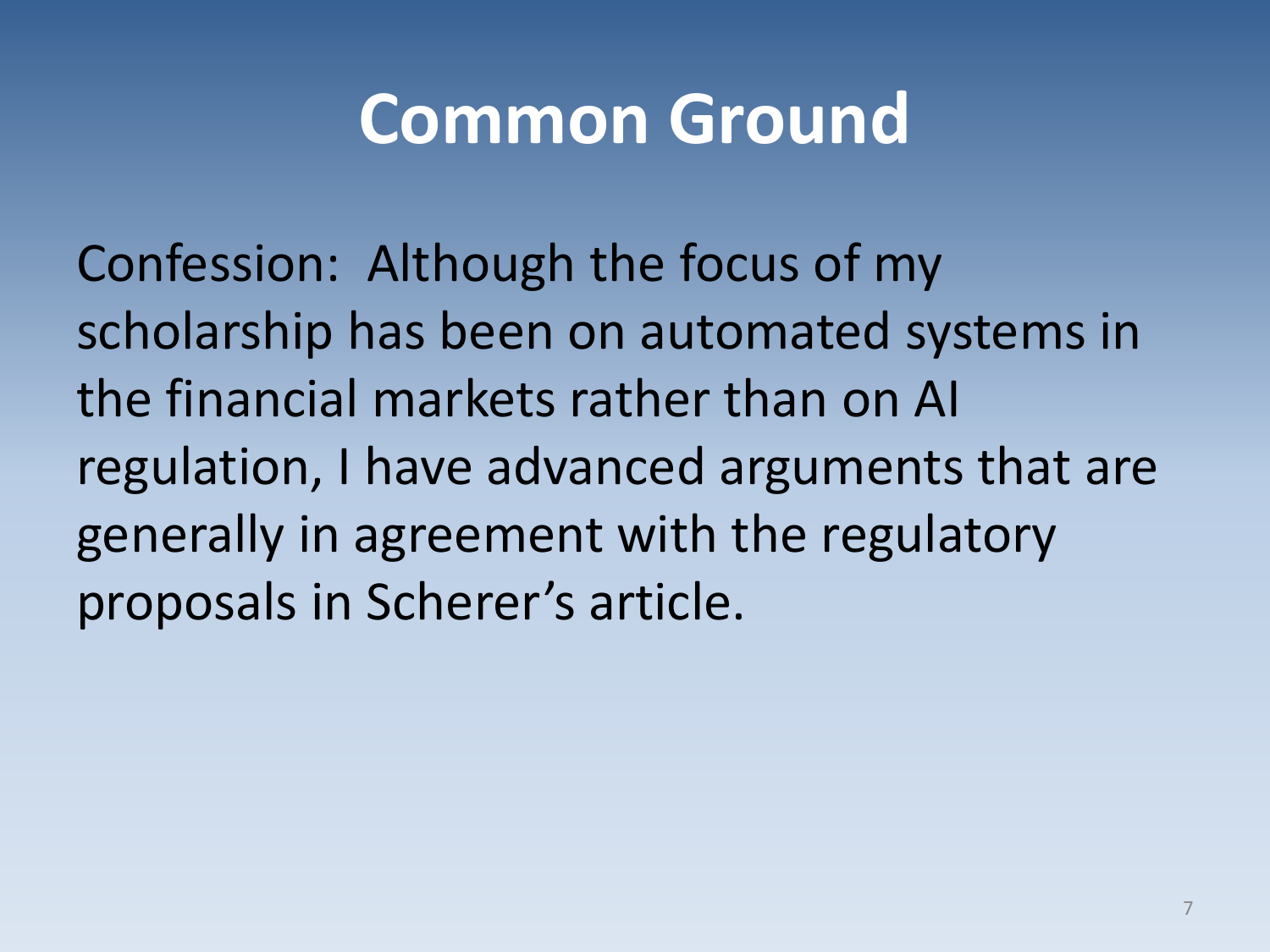# **Negligent failure to supervise**

- Duty to diligently supervise automated trading systems (ATSs)
- Objective reasonableness standard (tort law negligence) – duty to take the same amount of care as a reasonable market intermediary
- Regulators and courts would gauge the reasonableness of a firm's behavior based on, inter alia, industry best practices

Gregory Scopino, Do Automated Trading Systems Dream of Manipulating the Price of Futures Contracts, 67 Fla. L. Rev. 221 (2015).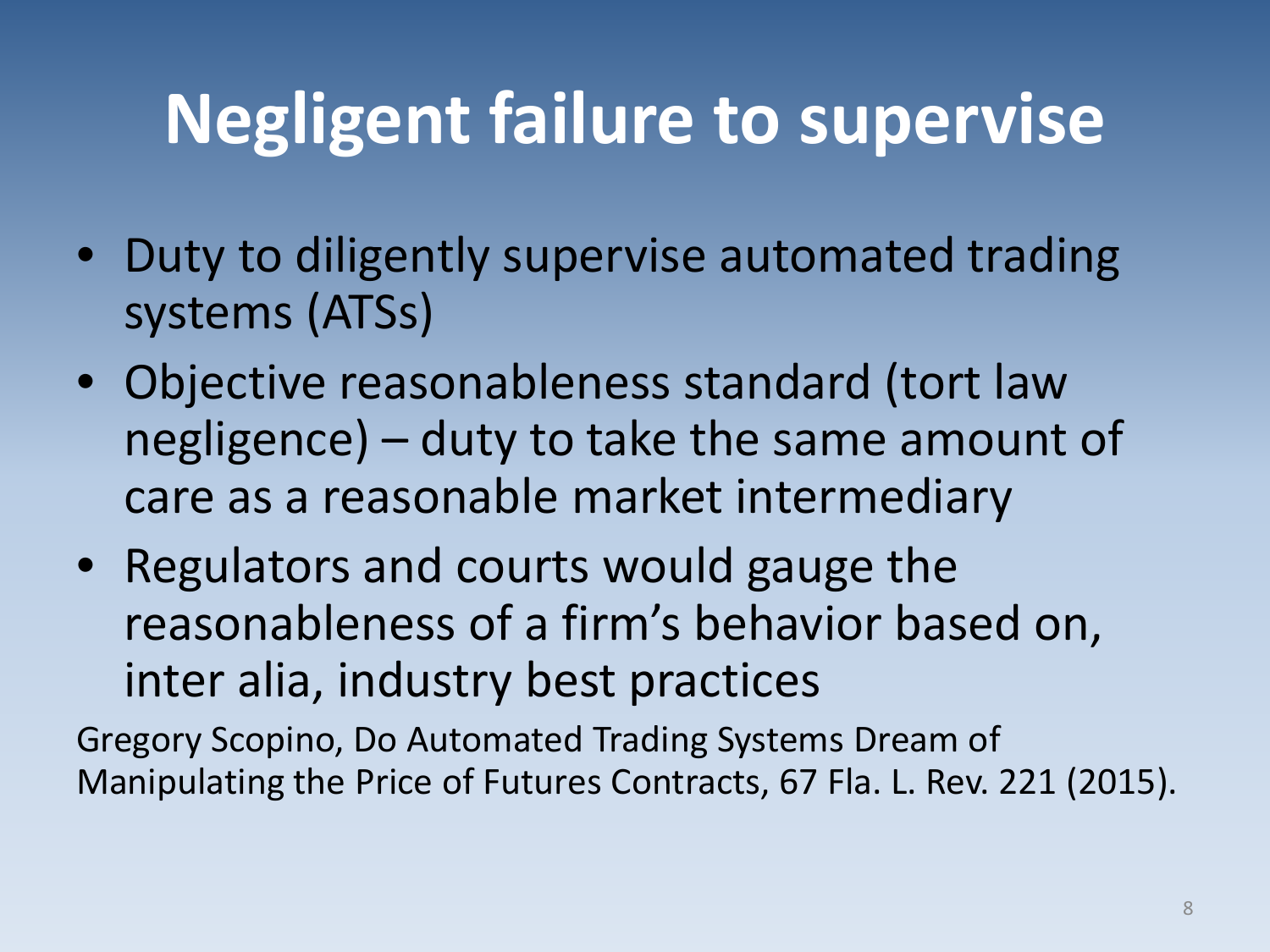# **Tort law & digital intermediaries**

- "Congress and the CFTC ought to consider adopting a negligence standard using concepts imported from tort law."
- "For a negligence standard to be effective, however, the CFTC-- perhaps in conjunction with the [Nat'l Futures Assoc.] and market participants--would have to promulgate specific best practices for designing, monitoring, and operating ATSs and digital intermediaries. Those guidelines would then set the appropriate standard of care."
- Gregory Scopino, Preparing Financial Regulation for the Second Machine Age, 2015 Colum. Bus. L. Rev. 439 (2015).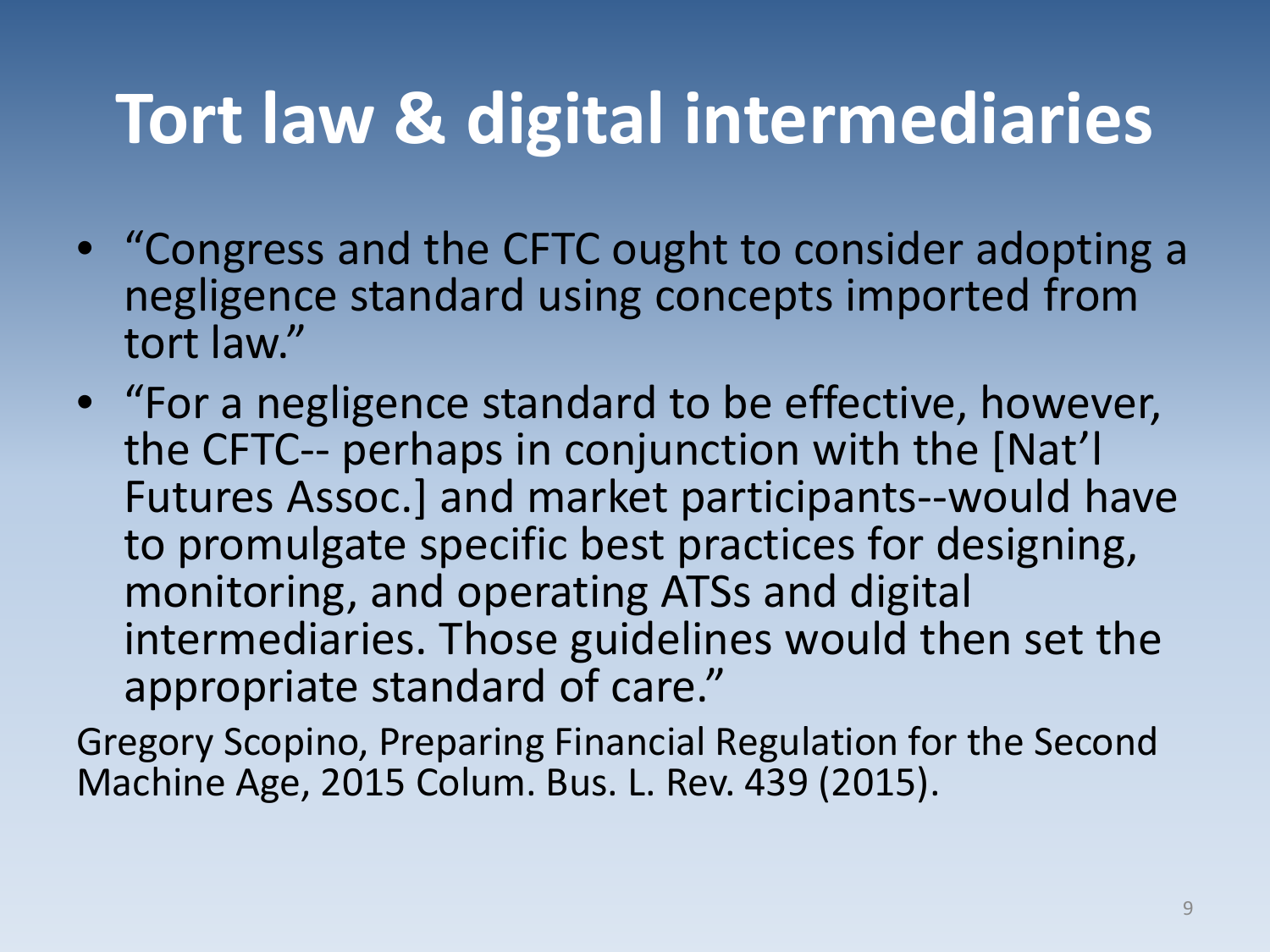#### **ATSs identification program**

- "[A]n ATS and algorithm identification program is a worthwhile endeavor."
- Under such a program, the CFTC could develop regulations for ATSs and algorithms that mirrored the regulations of intermediaries, with a disqualification system for unfit ATSs, proficiency standards for ATSs, etc.

Gregory Scopino, Preparing Financial Regulation for the Second Machine Age, 2015 Colum. Bus. L. Rev. 439 (2015) (discussing ATS & algorithm identification program suggested in the CFTC's 2013 Concept Release on Risk Controls and System Safeguards for Automated Trading Environments).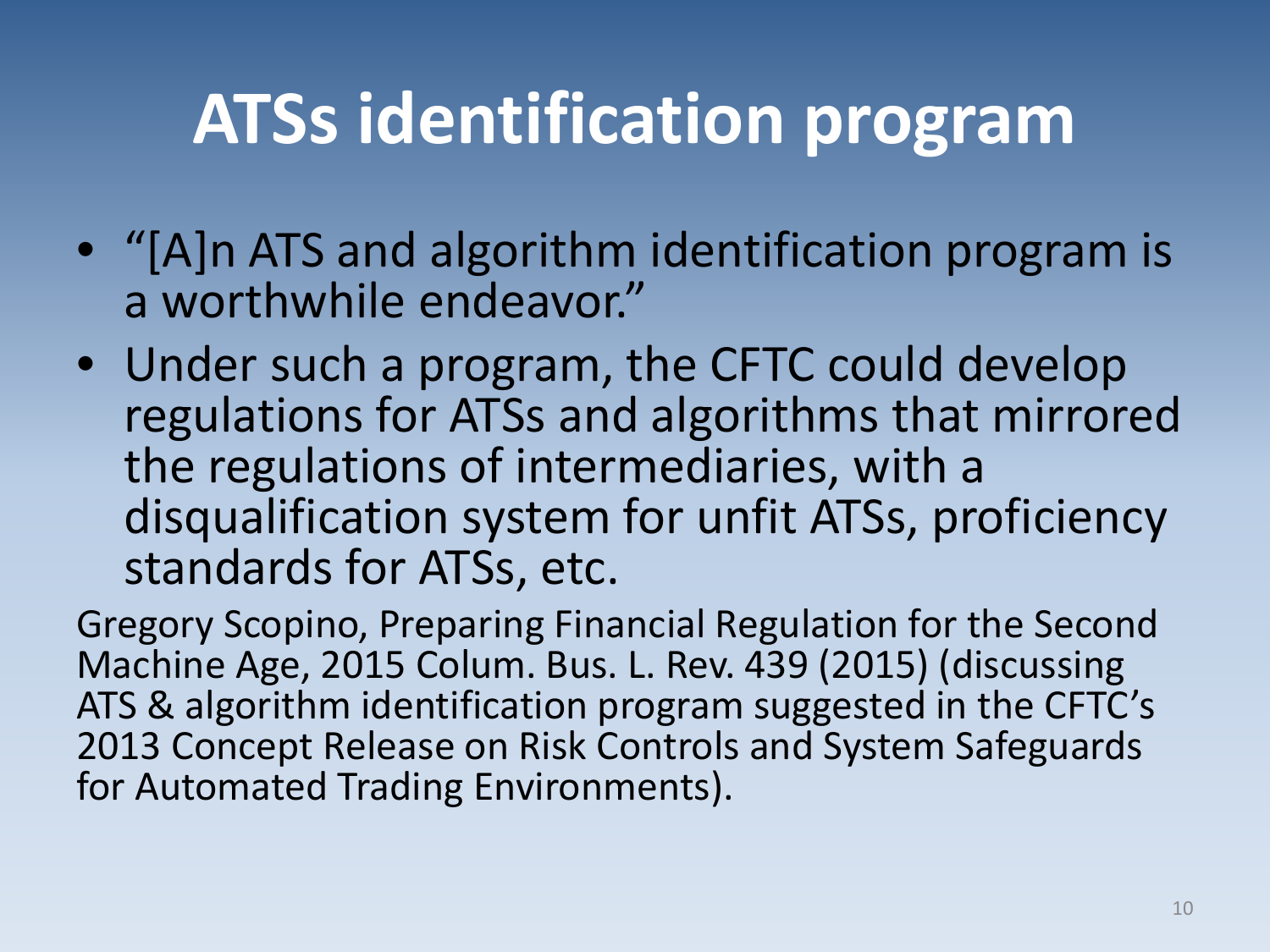# **What Is AI?**

Definitions, especially ones that trigger an agency's jurisdiction, are frequently contested, if not controversial.

But AI systems likely will attract regulatory attention because of the activities they engage in, not simply because they are acting "intelligent."

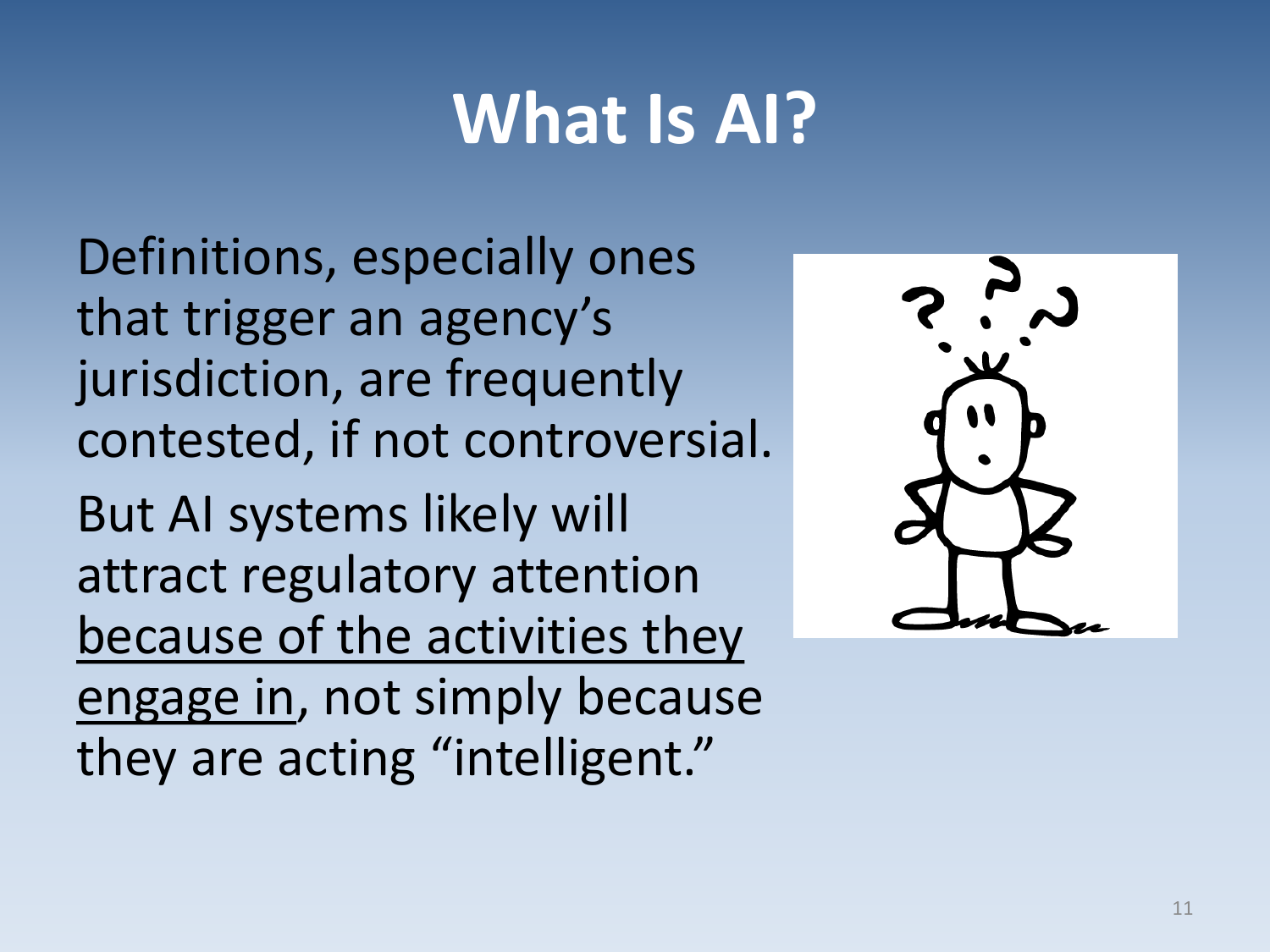#### **Automated trading advice**

For example, a person who sells a software program that, when loaded onto customers' computers, tells them when to buy and sell futures contracts, is a commodity trading advisor and subject to regulation as such. CFTC v. Vartuli, 228 F.3d 94 (2d Cir. 2000). Issue: How far should the regulatory perimeter be extended to cover, e.g., software developers?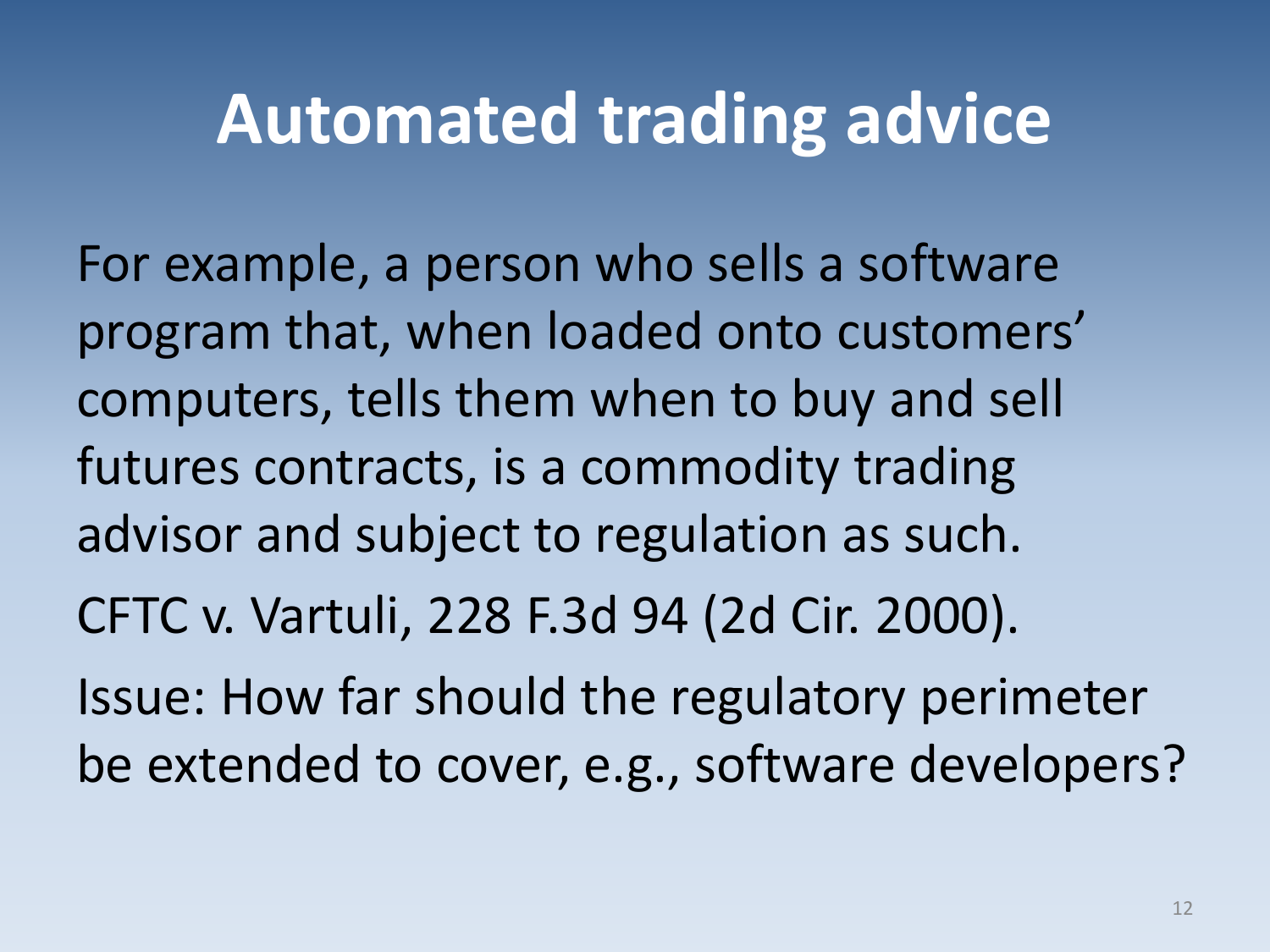# **Digital financial intermediaries**

- In the near term, and especially for the people in this room, the primary issue will be similar to the following:
- Is the AI system acting like an investment company?
- Is the AI system acting like a broker?
- Is the AI system acting like a bank?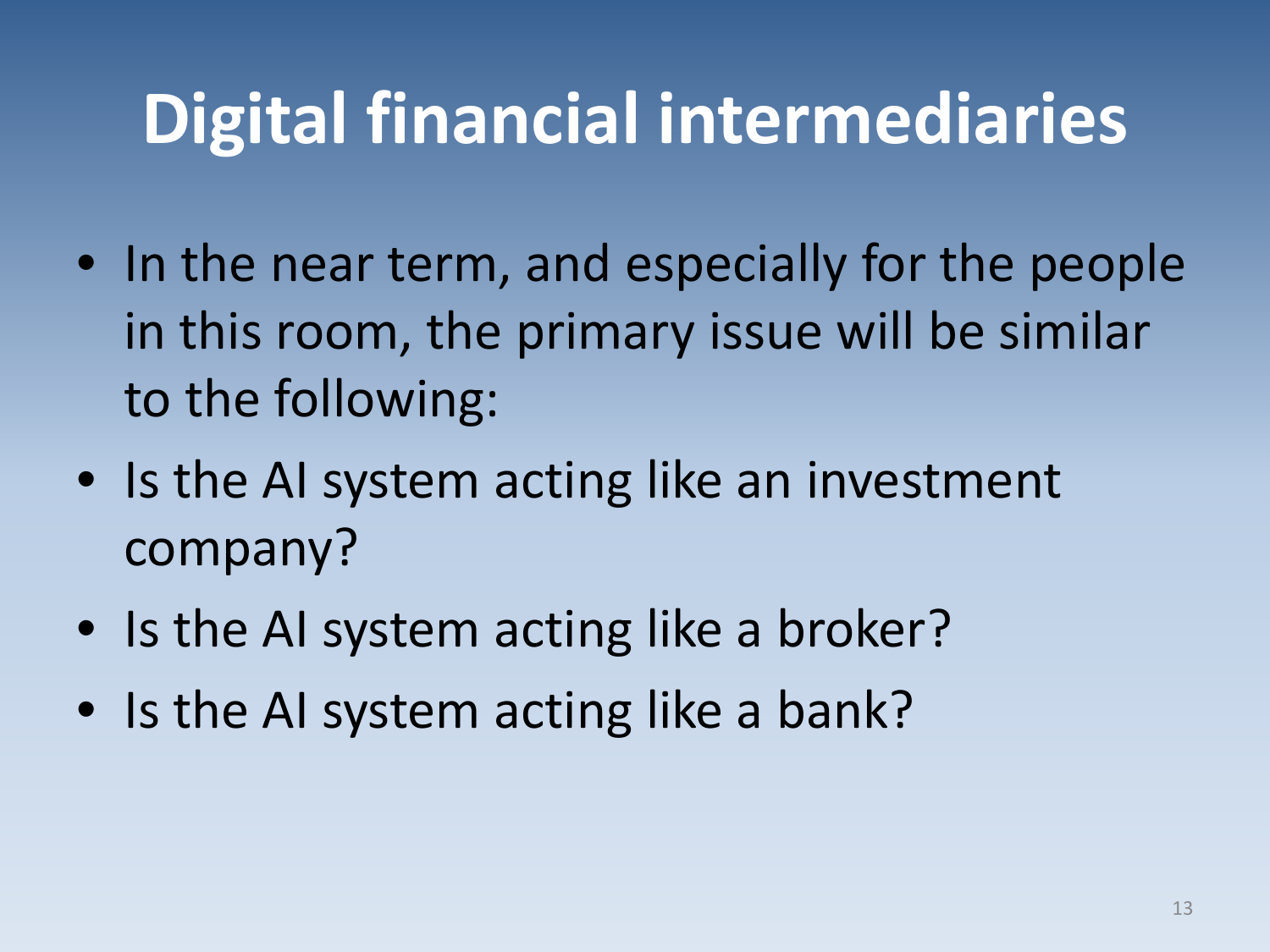# **Independent agency for AI**

- An independent agency to govern AI probably would not be the best regulator for AI systems operating as financial market intermediaries or institutions (e.g., banks, brokers, hedge funds, investment advisors).
- Of course, the AI regulator could work cooperatively with financial regulators, but I expect a different outcome.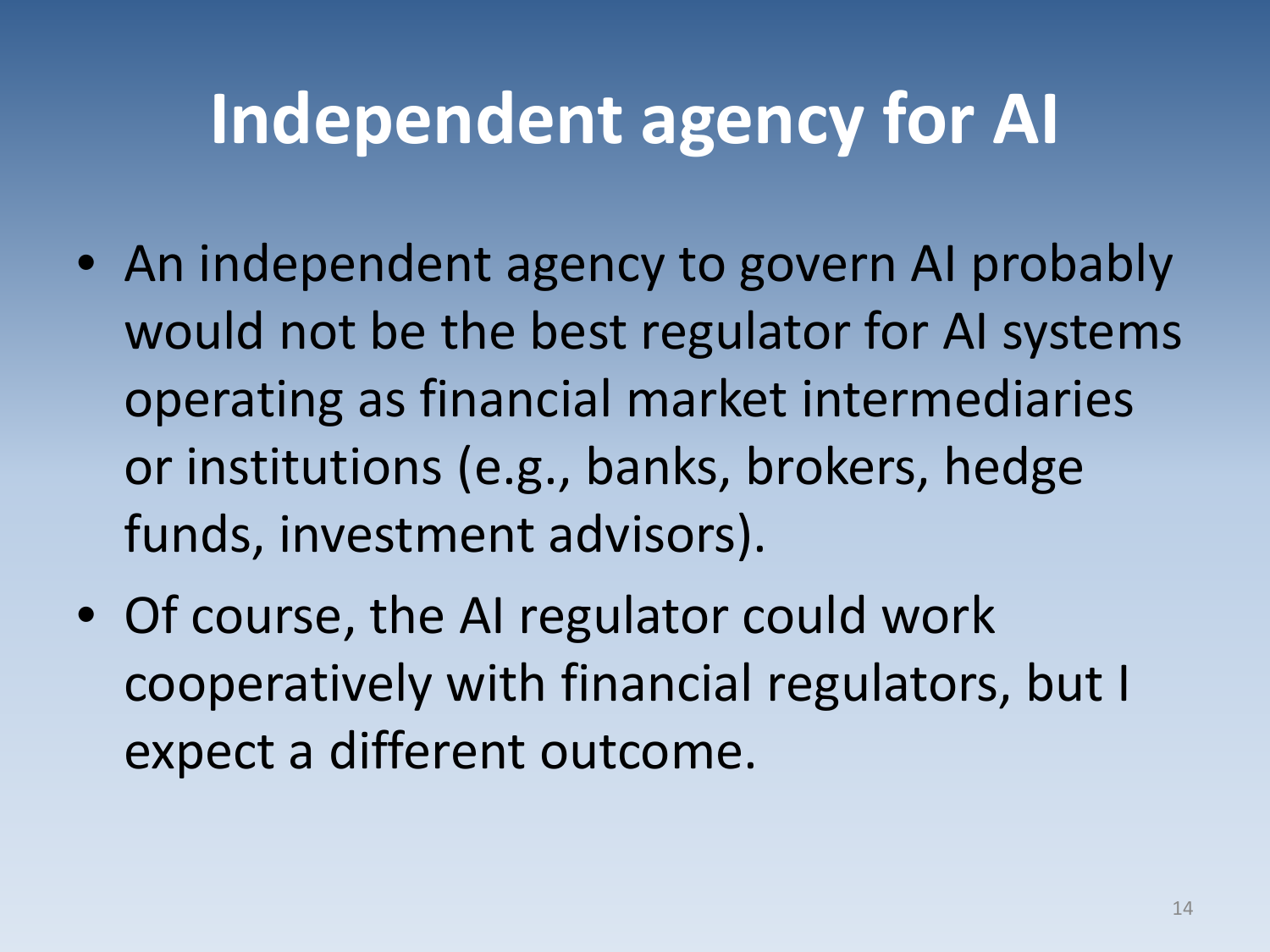### **Financial regulators = AI regulators**

- Financial markets already are mostly a series of connected, automated systems, from exchanges to clearing houses to brokers.
- Leaders of exchanges like Nasdaq and investment banks like Goldman Sachs already view themselves as tech companies, their businesses tied to data.
- Financial regulators already are on their way to becoming full-blown AI regulators, given that financial markets are becoming less and less human-centered.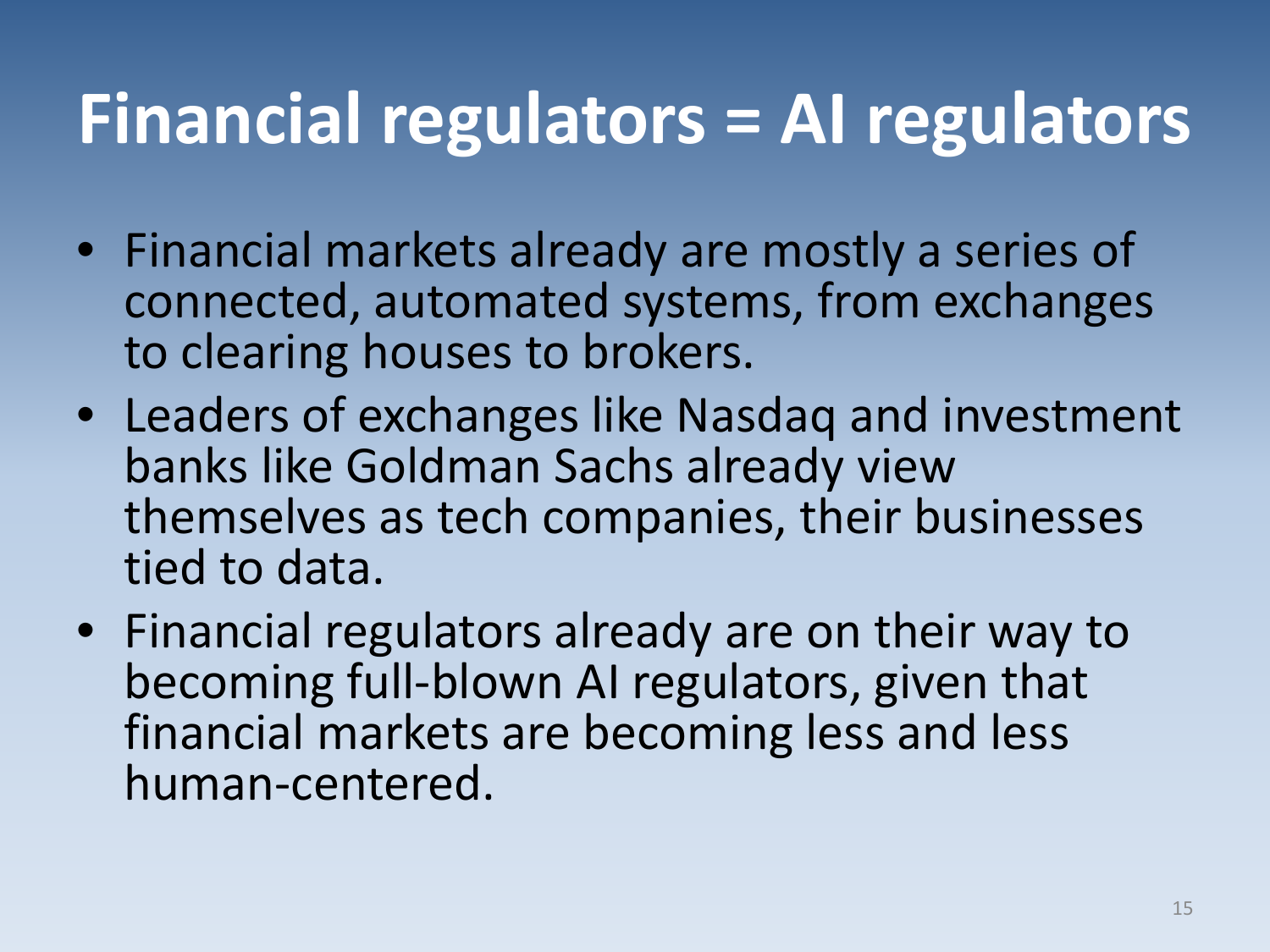# **Failure of liability**

- Argues that existing liability framework is unable to effectively deter and compensate harms in algorithmic markets.
- "[A] basic level of error is endemic to the operation of algorithmic markets[.]"
- Proposes exchange liability, coupled with a joint fund, to address market disruptions

Yesha Yadav, The Failure of Liability in Modern Markets, 102 Va. L. Rev. 1031 (2016).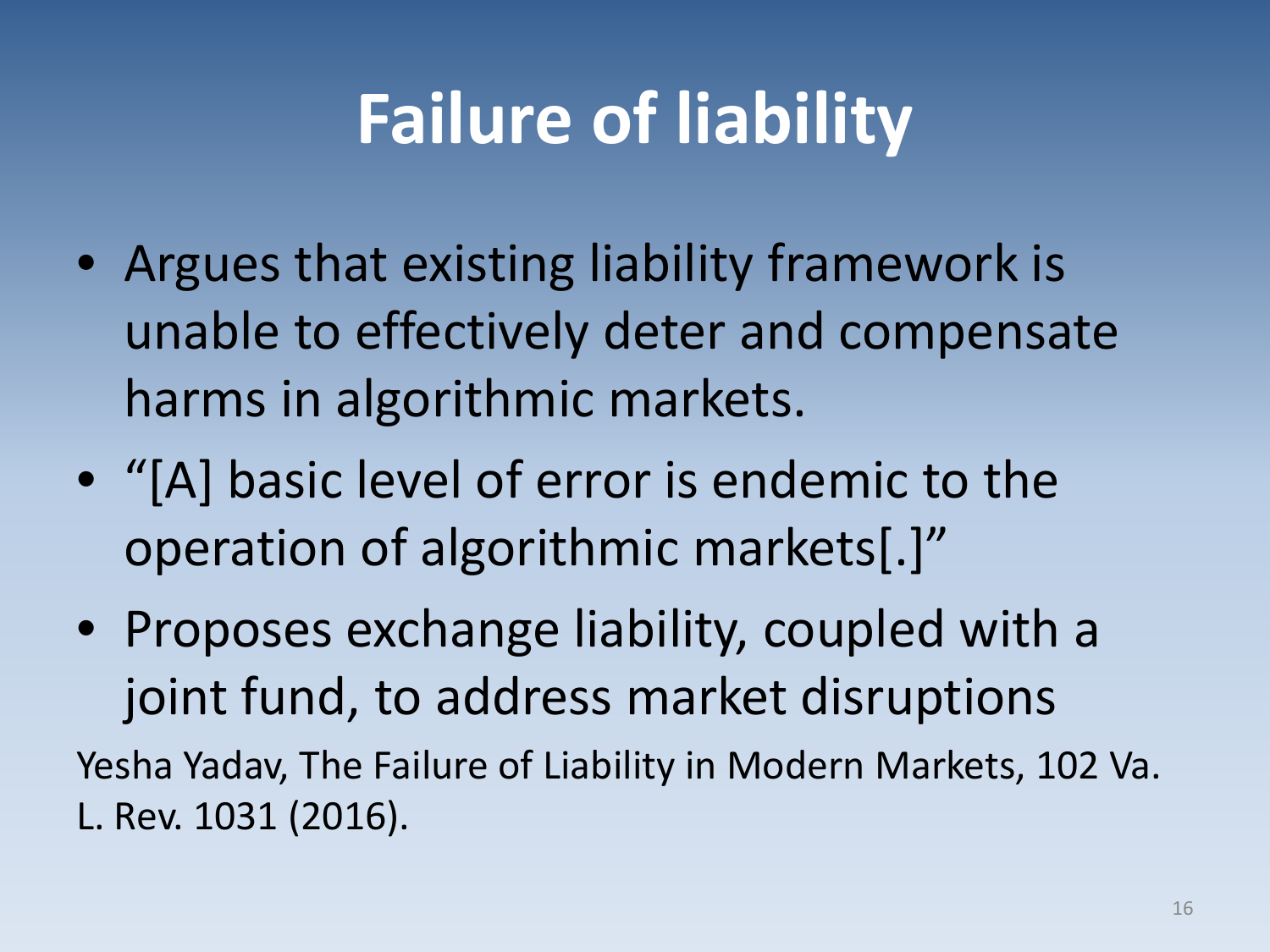# **Limits of liability regimes**

- Financial market infrastructures such as trading platforms, clearing houses, and data repositories are largely operated by computerized and automated systems.
- Tort-liability regime would appear to be an inefficient way to regulate bank capital levels and standards, or exchange and clearing house internal rules and procedures.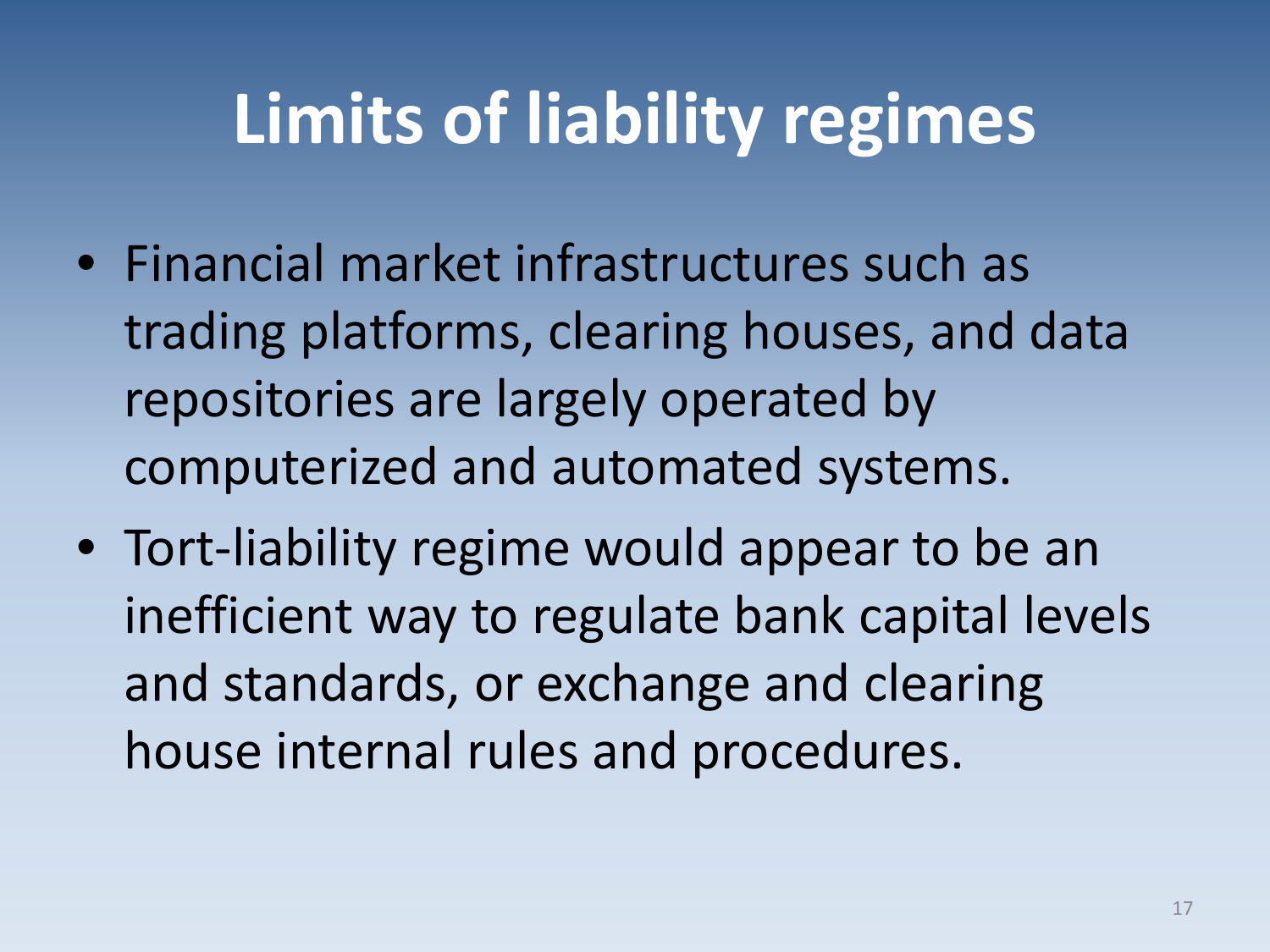### **Ethics, proficiency, & fitness**

Current laws and regulations governing financial markets require ethics training, proficiency standards, and fitness requirements that, e.g., prohibit individuals with prior convictions for fraud or deceit from holding certain positions within financial intermediaries.

Are those requirements still necessary? If so, how should they administered for AI systems?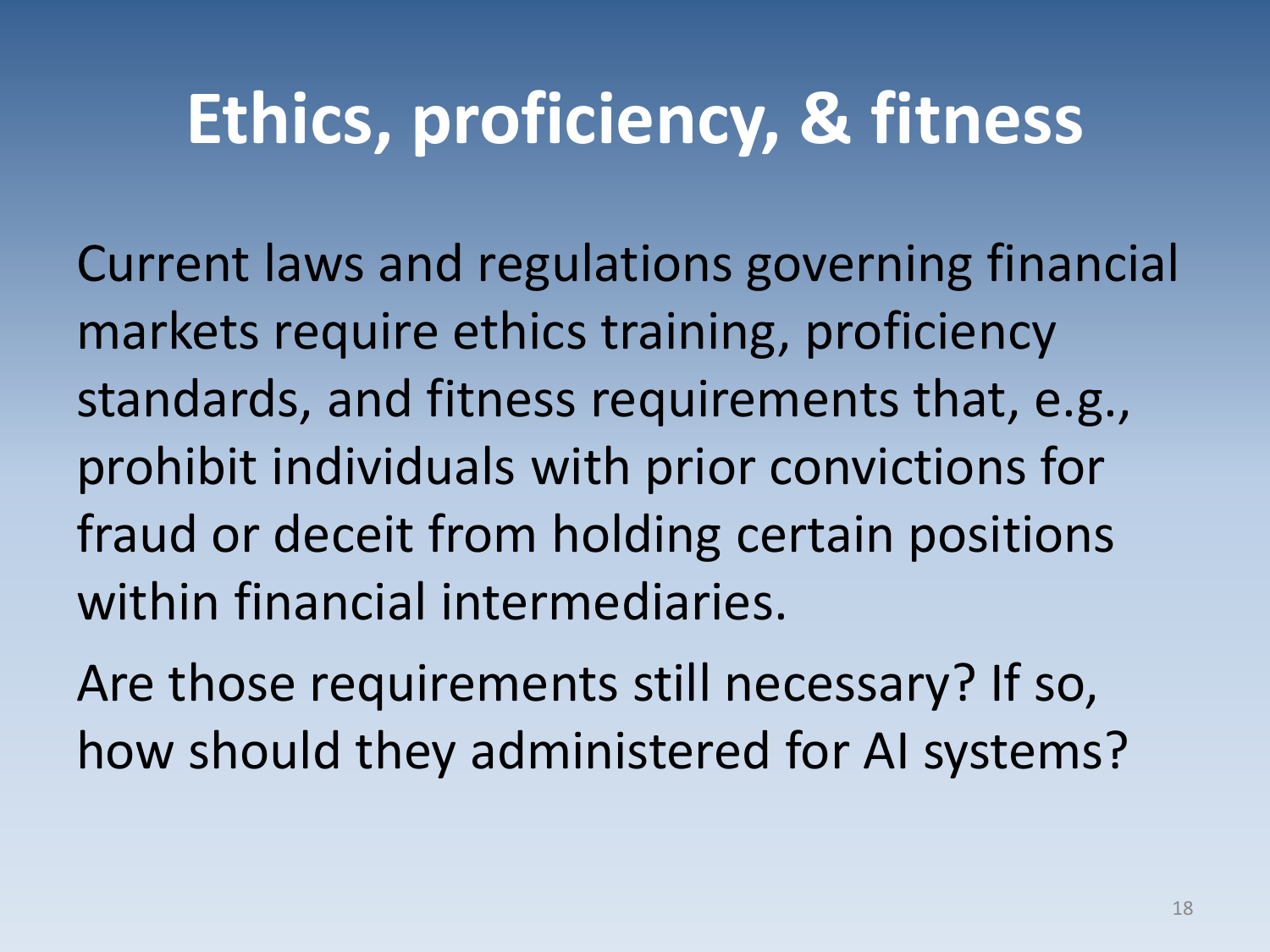# **Ethics, proficiency, & fitness**

AI systems, in the form of chatbots, automated email solicitations, and more, are selling people mortgages, loans, and investment advice. That is only going to increase.

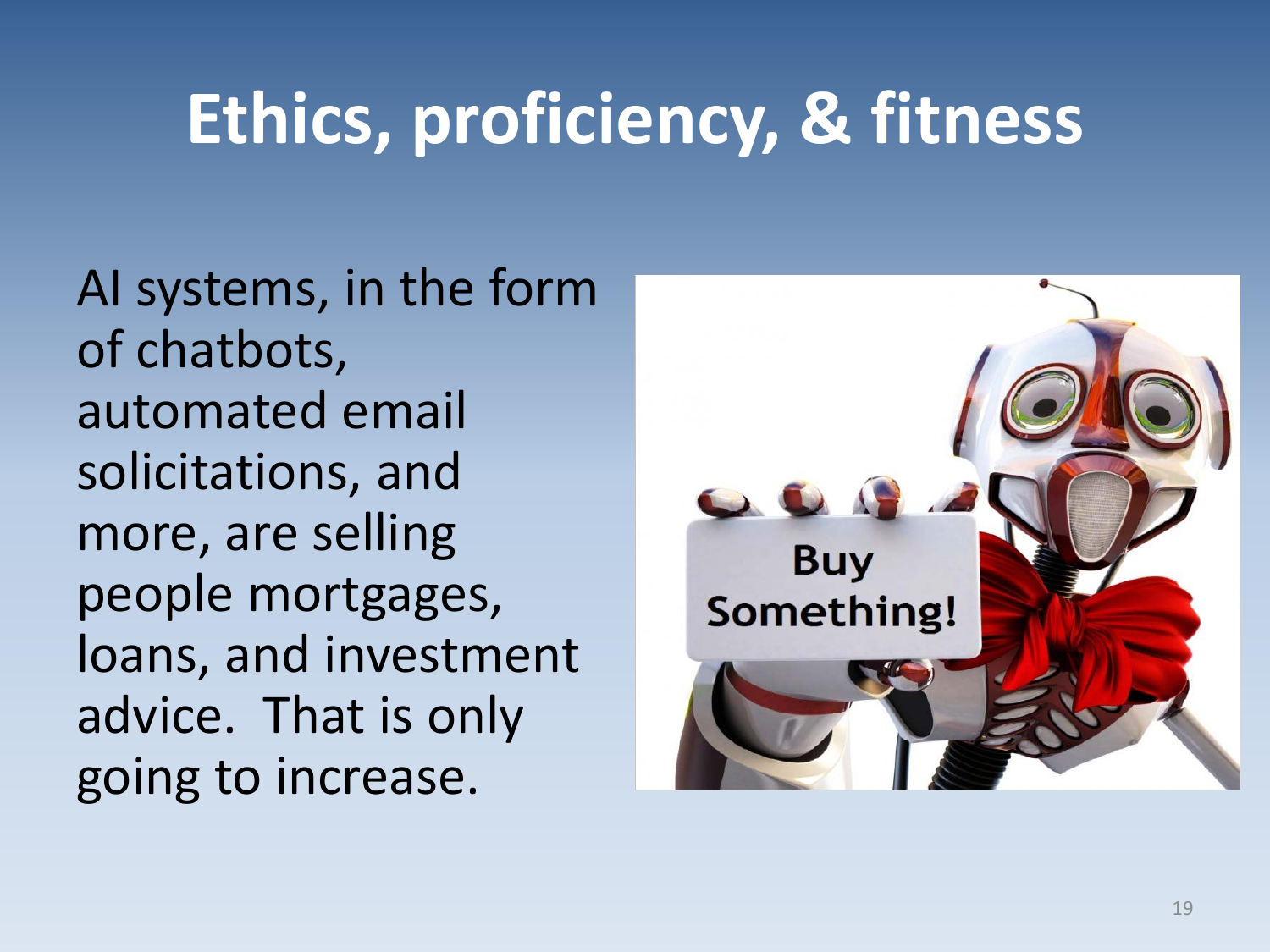### **Prohibiting fraud & related acts**

- The concept of fraud covers more than just misrepresentations, but includes material omissions and trading practices that give other market participants a false impression as to the supply of, and demand for, financial products.
- Beyond fraud: Suitability requirements & prohibitions against high-pressure sales tactics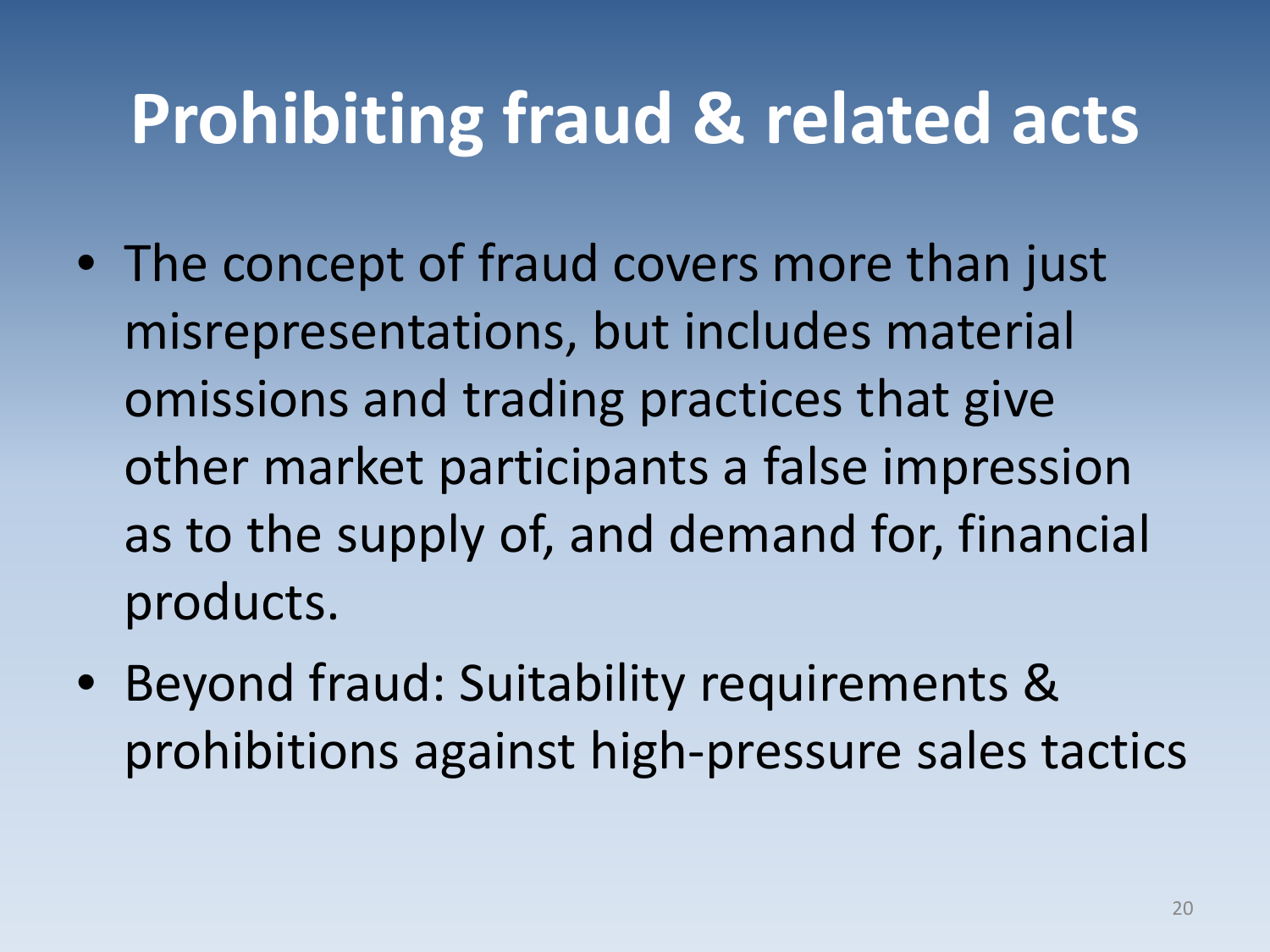### **Practical issue: Industry resistance**

- CFTC proposed source code repository for trading algorithms experienced strong pushback from industry.
- Concerns: (i) proprietary info & IP; (ii) agency "revolving door;" (iii) federal government has been hacked.
- Not politically feasible at this time.
- Requiring firms to submit their AI systems to a federal agency for "certification" likely would face similar resistance.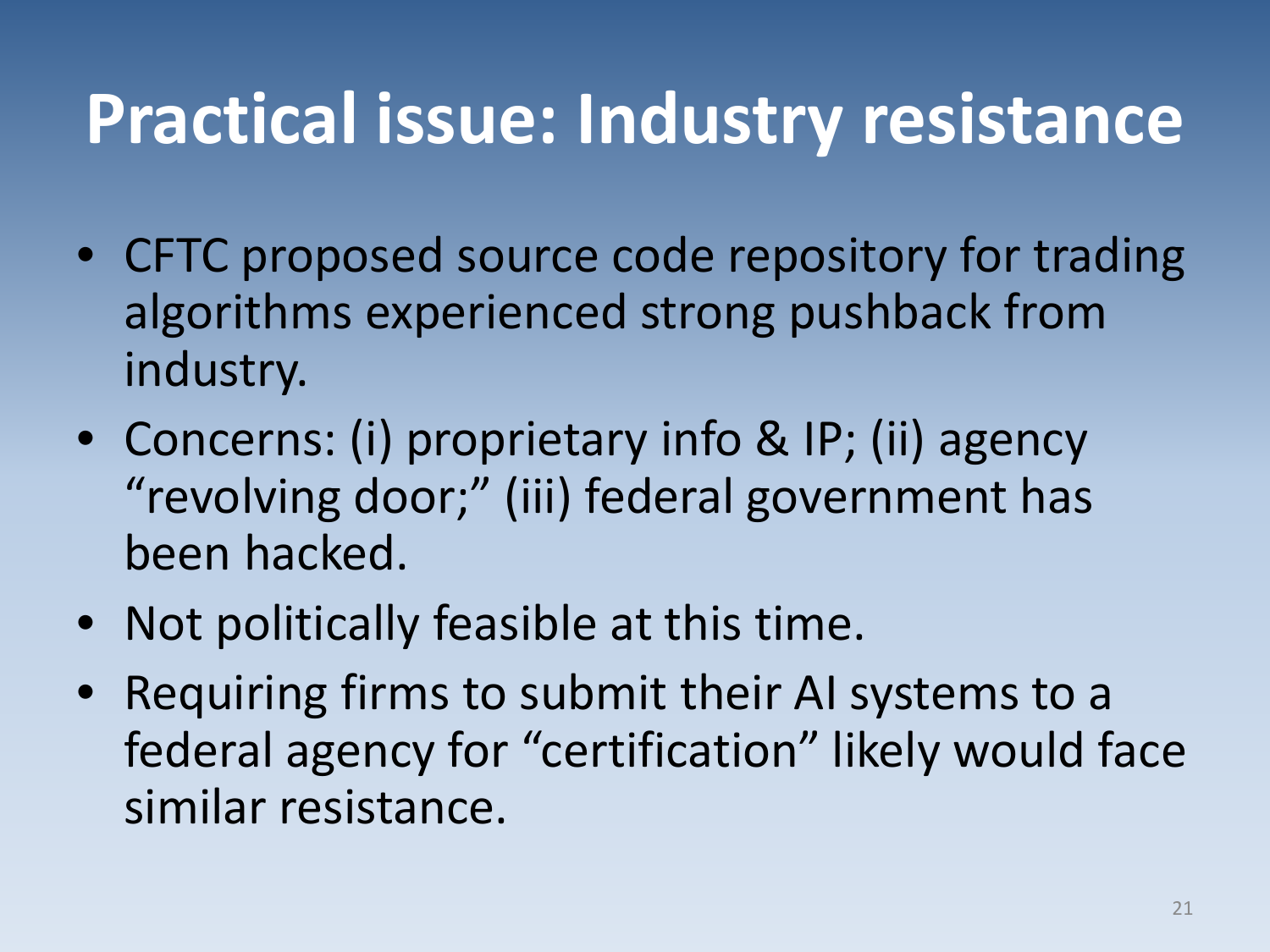### **Regulatory robots**

- What about AI systems used by regulators?
- How should agency use of AI systems to be governed?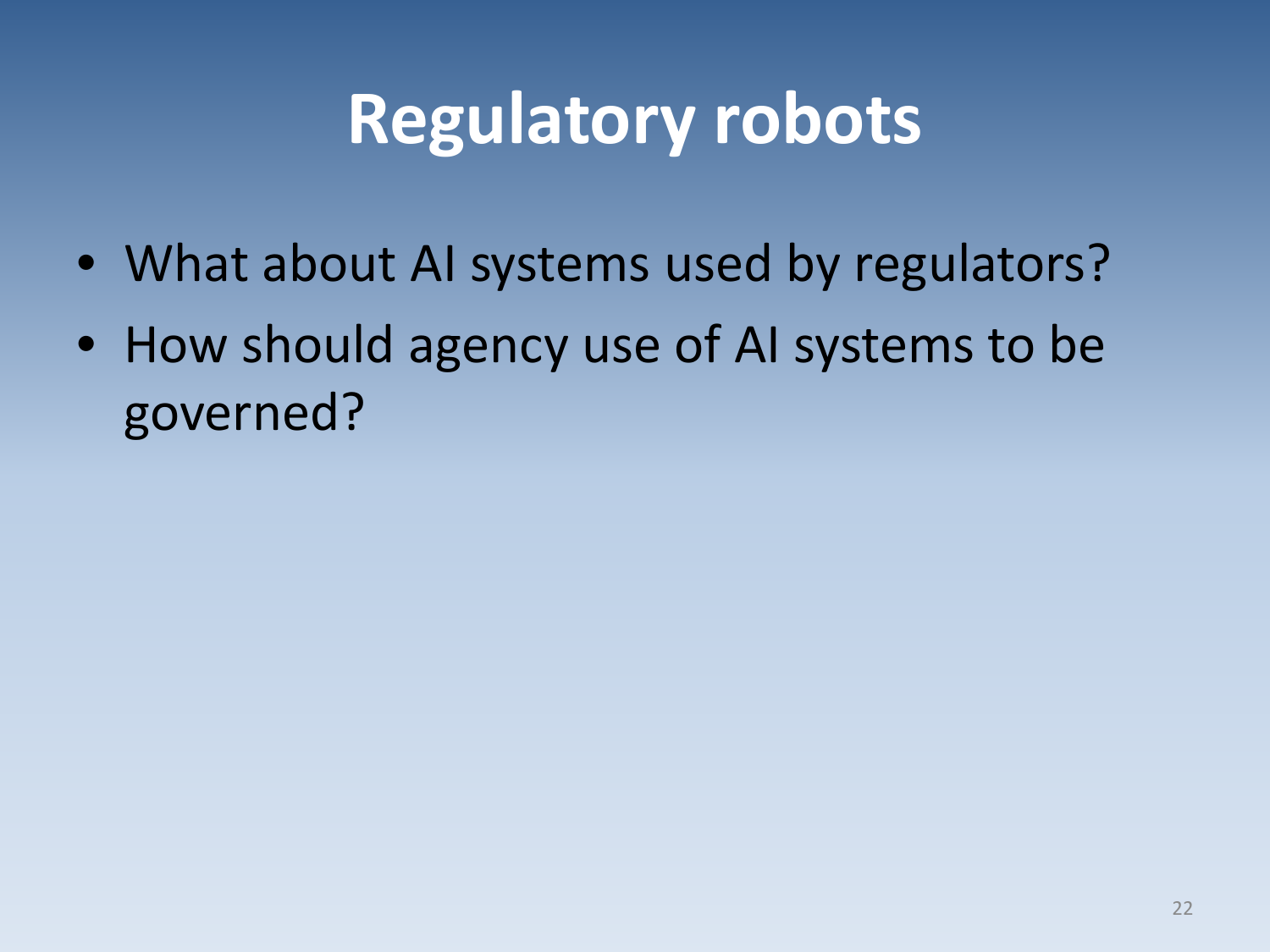# **Thank you!**

Gregory Scopino Adjunct Professor of Law Georgetown University Law Center Special Counsel, CFTC [greg.scopino@gmail.com](mailto:greg.scopino@gmail.com) 1 (607) 592-7556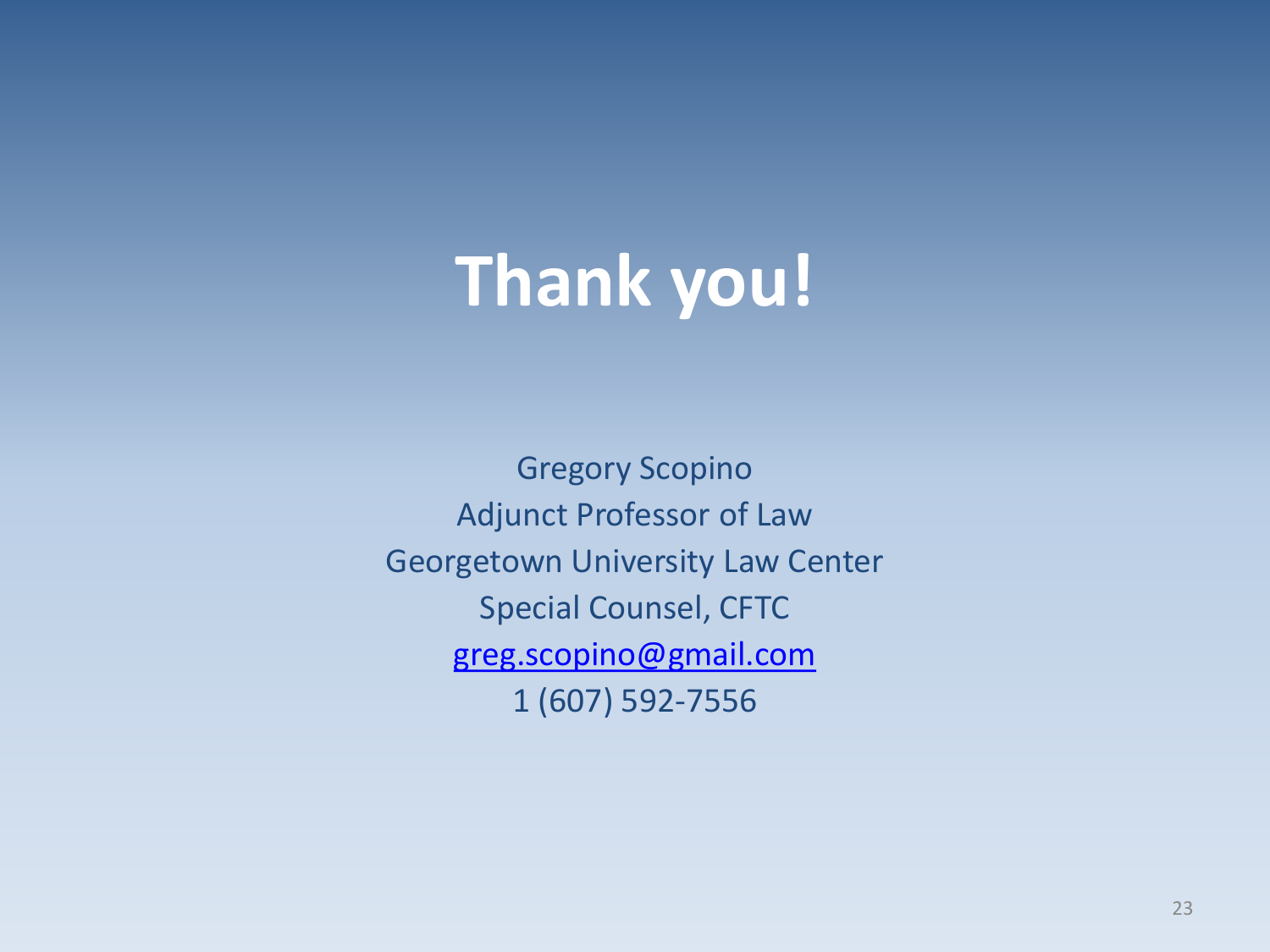# **Appendix (Additional Thoughts)**

It is difficult to fit the discussion of important issues related to the challenges of regulating AI systems that operate in the financial markets into a one-hour session.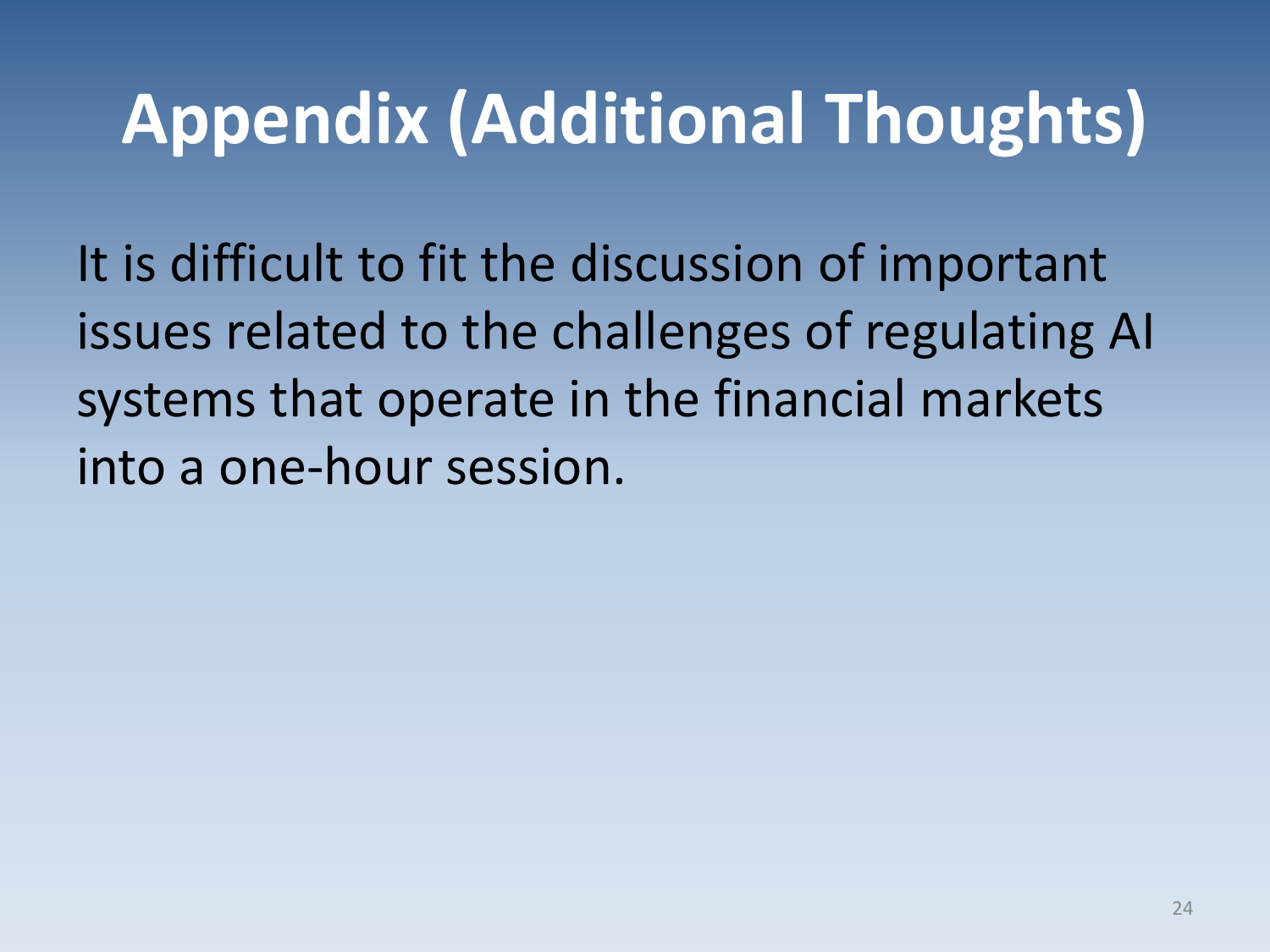### **AI agents, robots, algorithms**

- YLS Prof. Jack Balkin rightly lumps robots, "AI agents, and algorithms, including machine learning algorithms" together.
- People think of robots as "self-contained entities [b]ut today we know that many robots and AI agents are connected to the cloud" so "the laws of robotics, whatever they are, are also likely to be the laws of cloud intelligences that are connected to the Internet."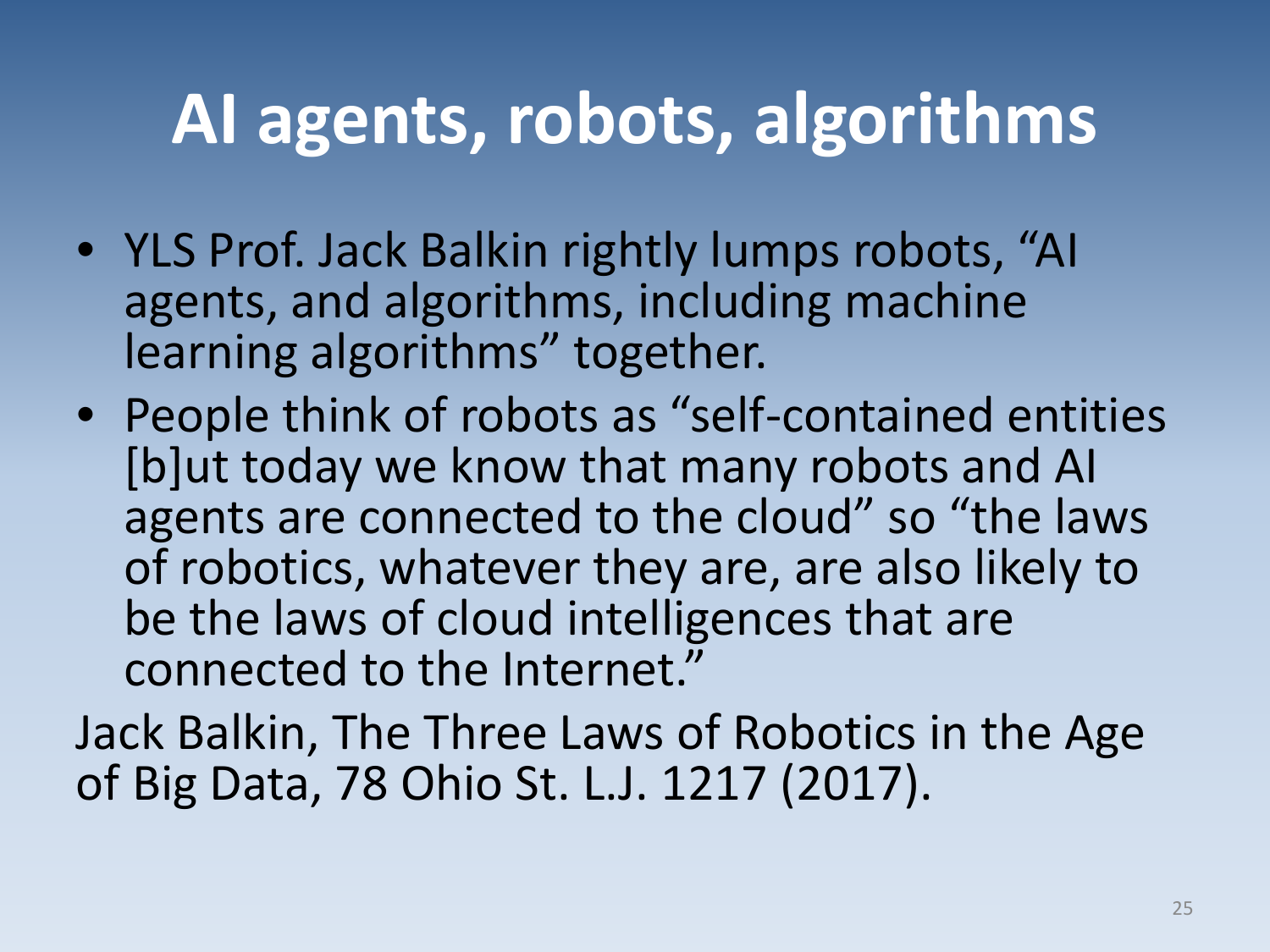# **AI agents, robots, algorithms**

- Robots probably will not look like metal versions of ourselves.
- For example, a "robot" house painter likely would be a collection of drones and sensors directed by a "brain" in the cloud.

Jerry Kaplan, Humans Need Not Apply 43 (2015).

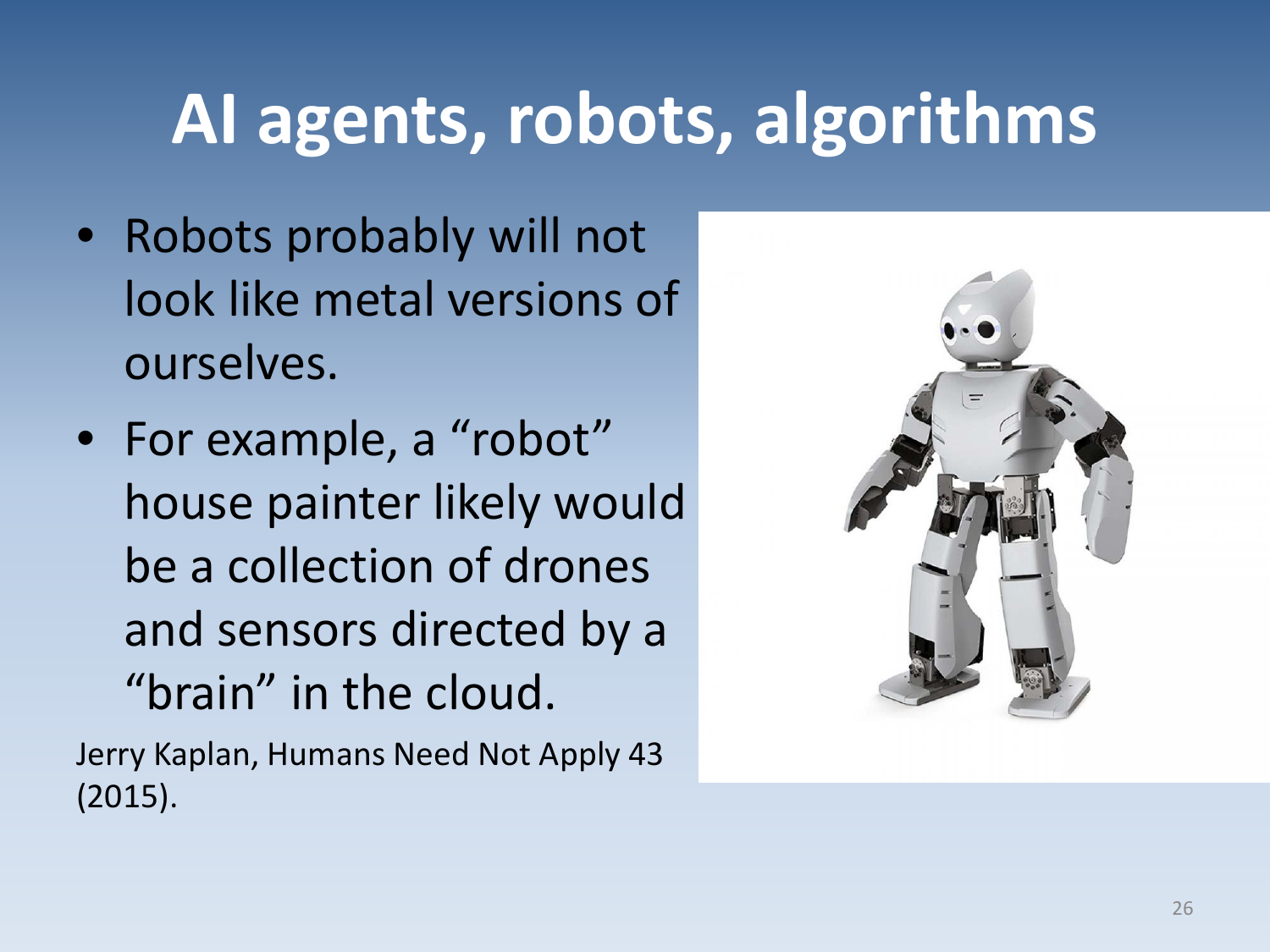#### **Tort law, fund, & certification**

The European Parliament Committee on Legal Affairs in its Report on Civil Law Rules on Robotics in January 2017 proposed introducing a strict liability system for robots and AI backed by a licensing fund and a certification agency.

[See http://www.europarl.europa.eu/sides/getDoc.do?pubRef=-](http://www.europarl.europa.eu/sides/getDoc.do?pubRef=-//EP//NONSGML+TA+P8-TA-2017-0051+0+DOC+PDF+V0//EN) //EP//NONSGML+TA+P8-TA-2017-0051+0+DOC+PDF+V0//EN; John Buyers, Artificial Intelligence: The Real Legal Issues, OsborneClarke.com, Oct. 23, 2017, [http://www.osborneclarke.com/insights/artificial-intelligence-the-real-legal](http://www.osborneclarke.com/insights/artificial-intelligence-the-real-legal-issues-an-article-by-john-c-buyers-osborne-clarke-llp/)issues-an-article-by-john-c-buyers-osborne-clarke-llp/.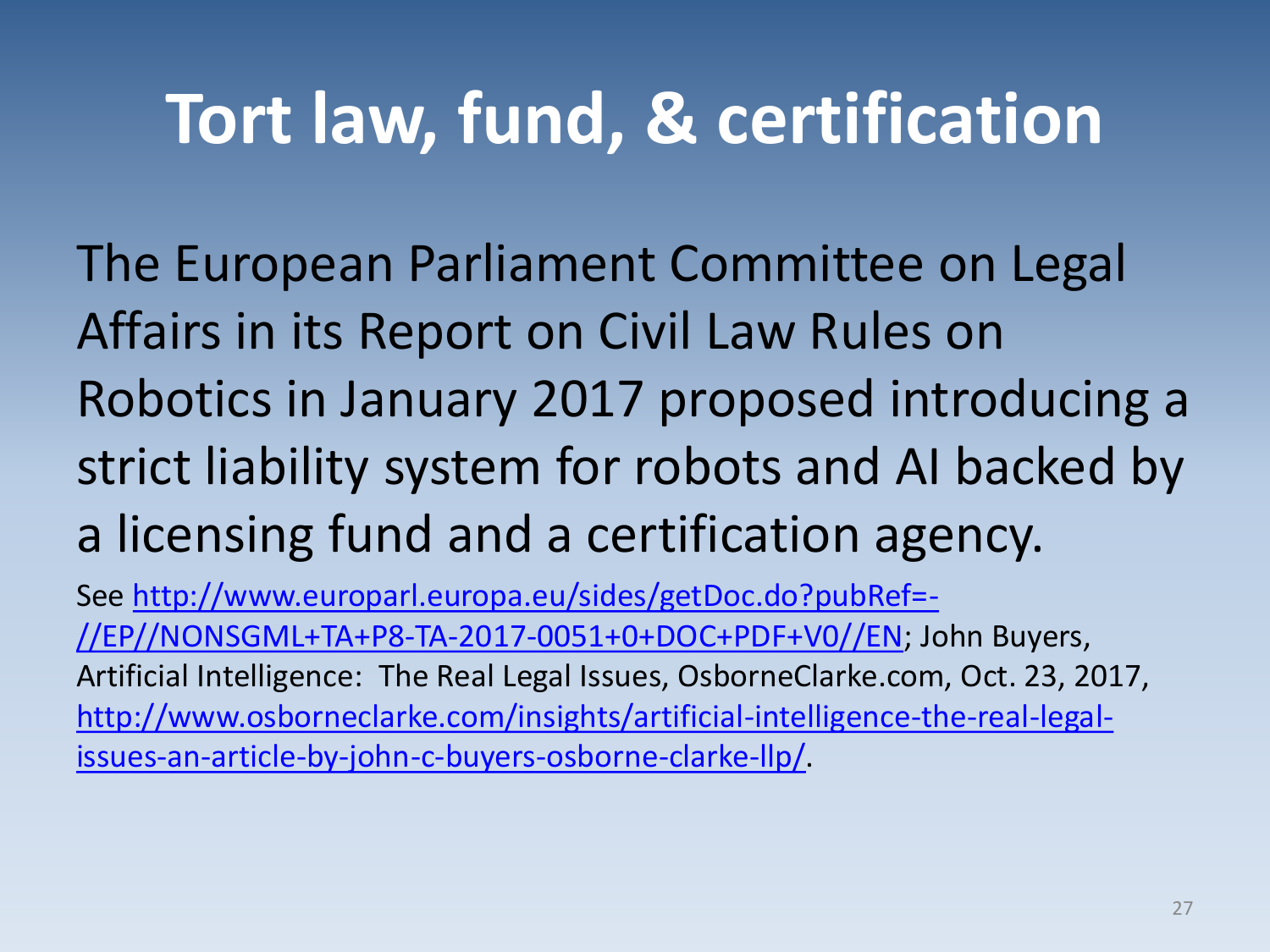Prof. Balkin believes that "[w]hen we talk about robots, or AI agents, or algorithms, we usually focus on whether they cause problems or threats[, b]ut in most cases, the problem isn't the robots; it's the humans."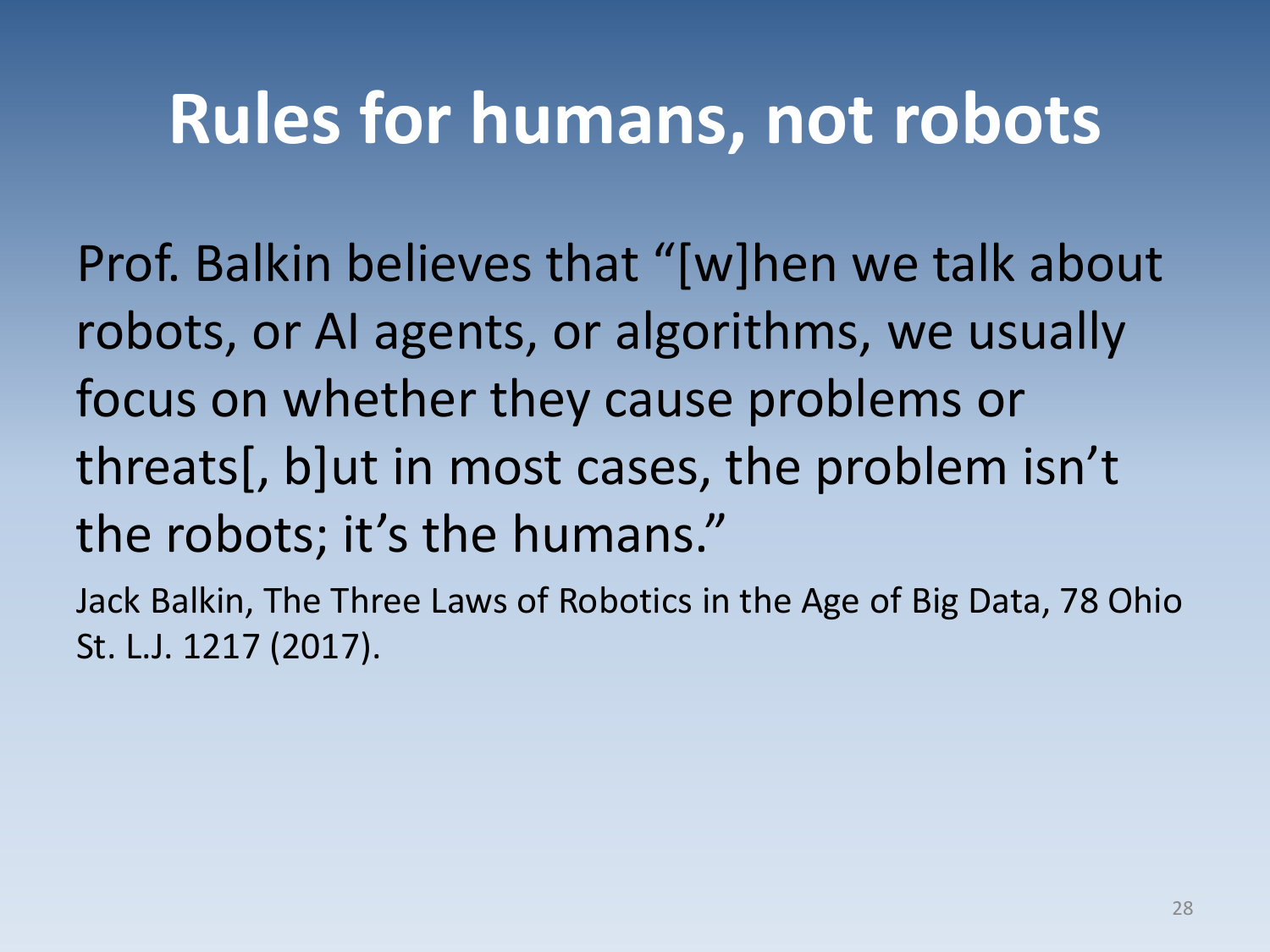"The laws of robotics that we need in our Algorithmic Society are laws that control and direct the human beings who create, design, and employ robots, AI agents, and algorithms. And because algorithms without data are empty, there are also laws that control the collection, collation, use, and distribution and sale of the data that make algorithms work."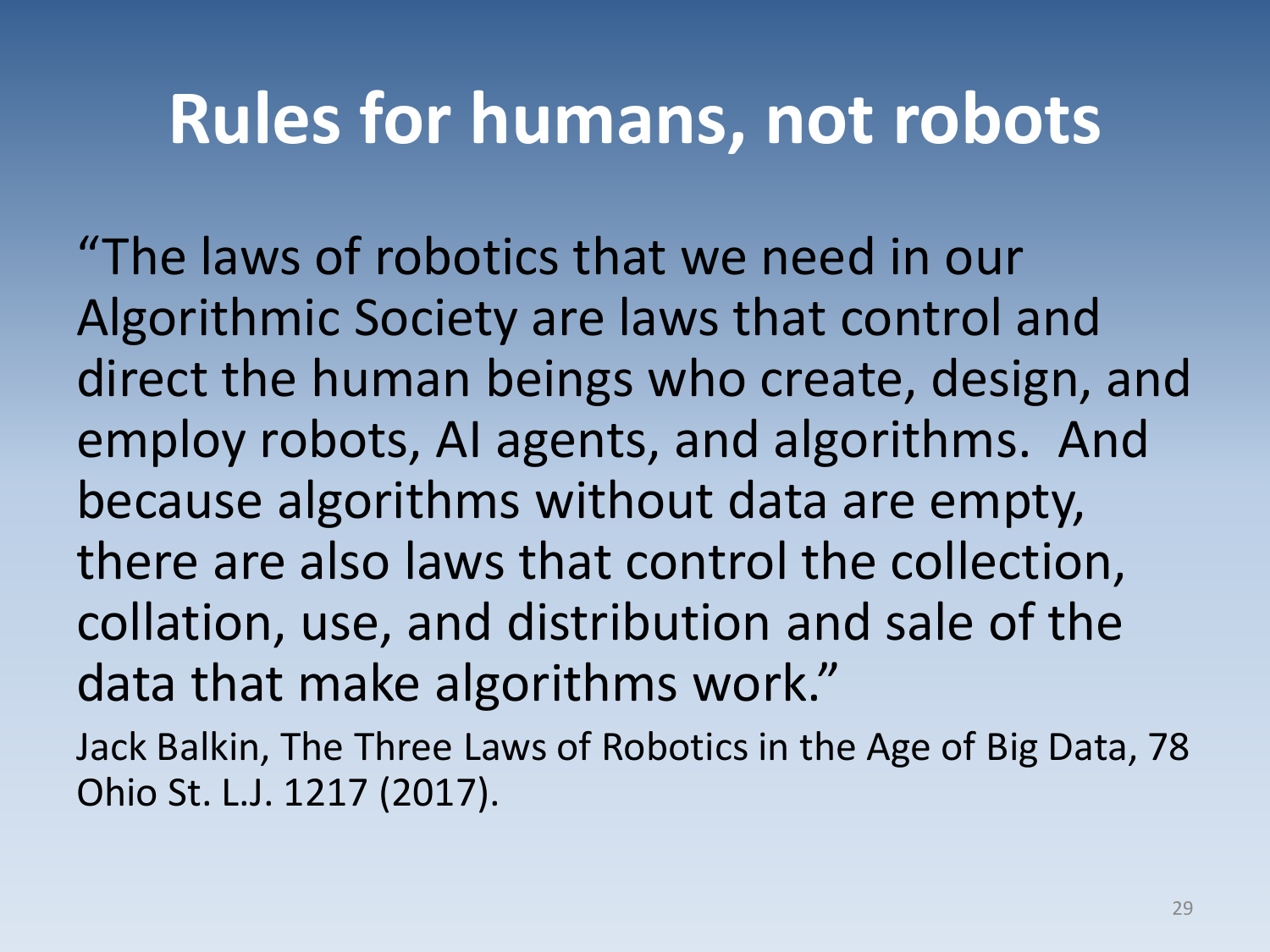"In sum, the laws of robotics that we need are laws governing the humans who make and use robots and the data that robots use."

"[T]he laws we need are obligations of fair dealing, nonmanipulation, and nondomination between those who make and use algorithms and those who are governed by them."